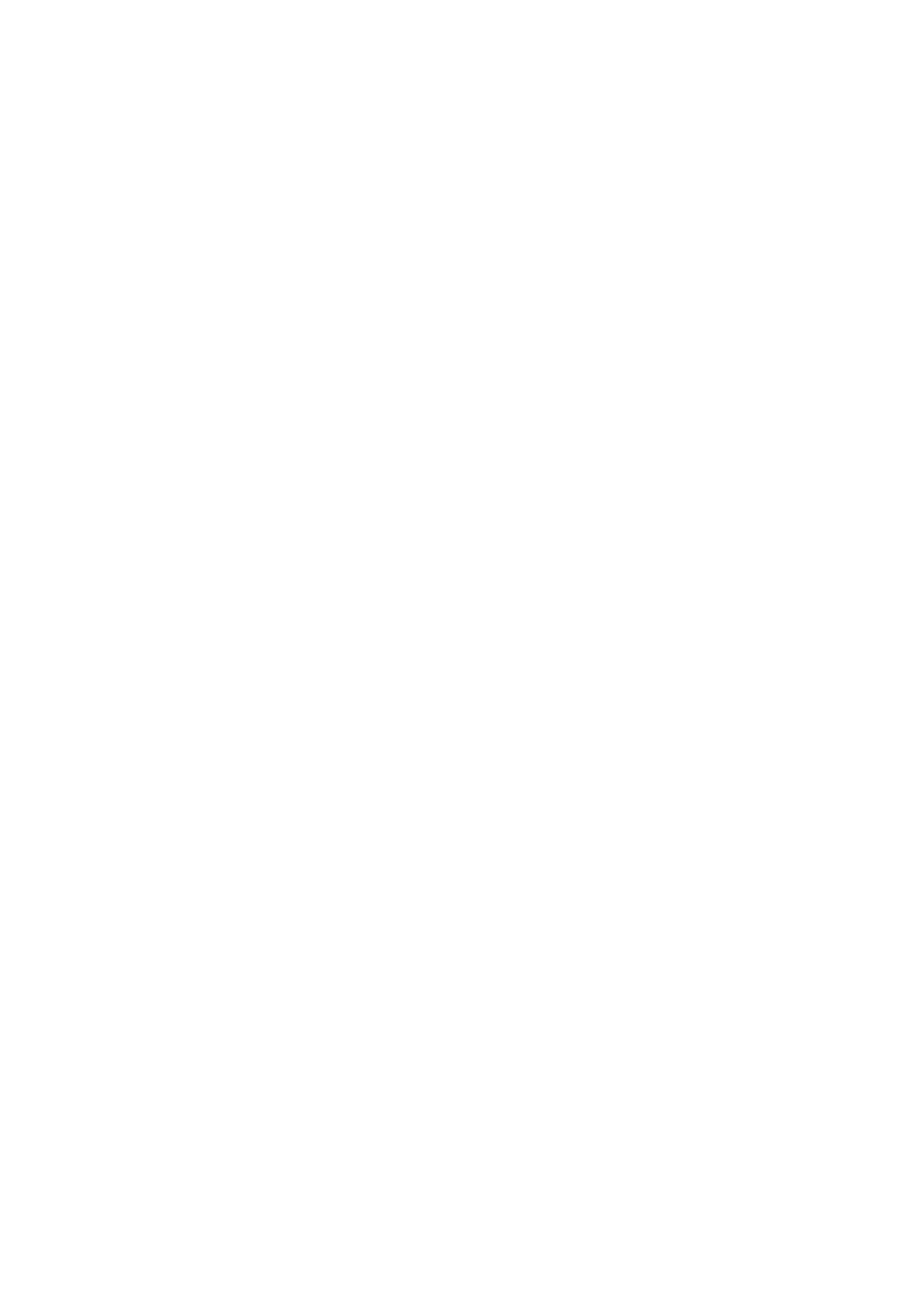# *HYPE*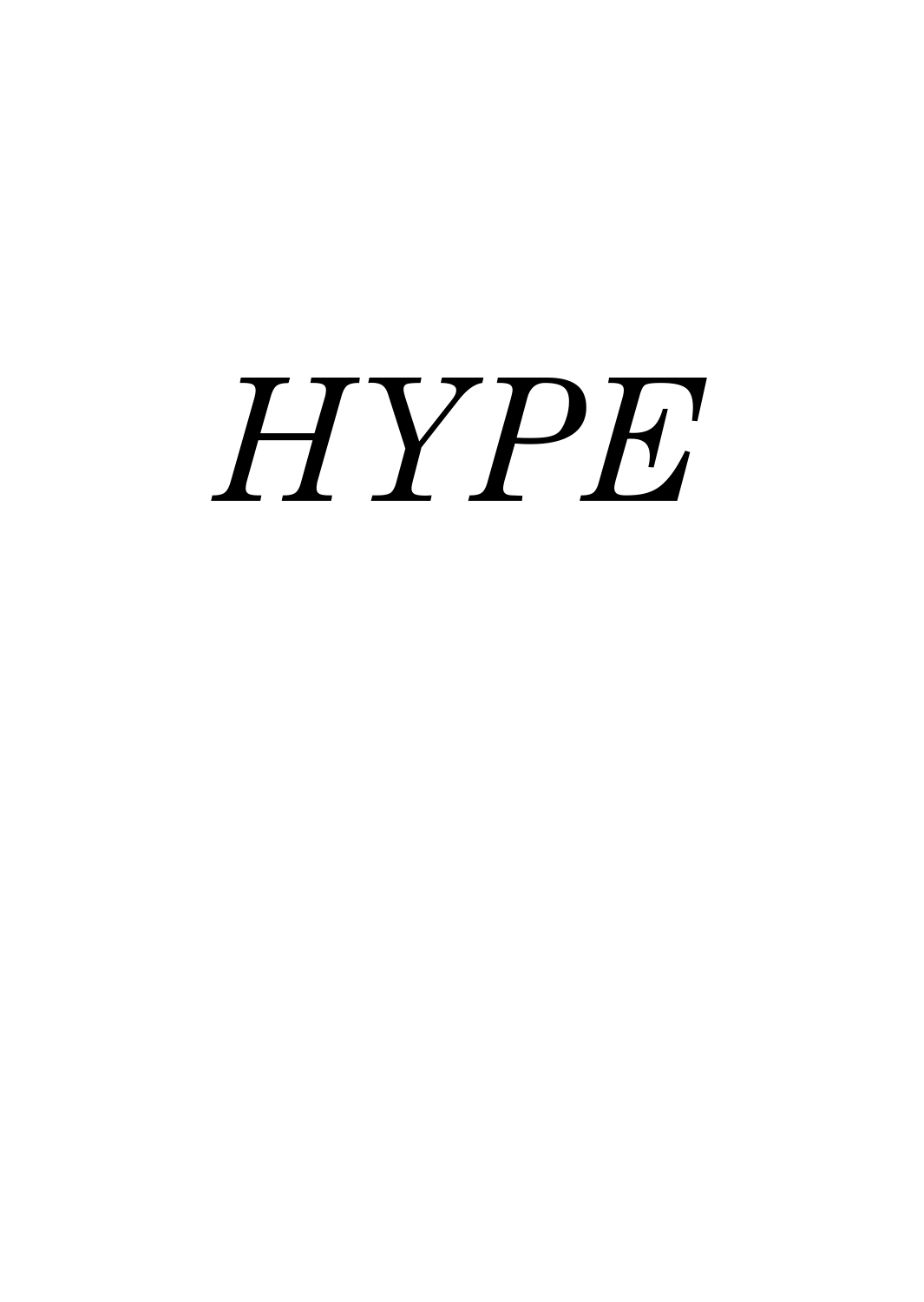Edited by Leah Taylor @weebotulism leahtaylor.squarespace.com

Designed by Matt McCoy @squarenoise

Printed in 2022 by The Gloo Factory Tucson, AZ

Written by Nick Kelso @illslur + www.hype.church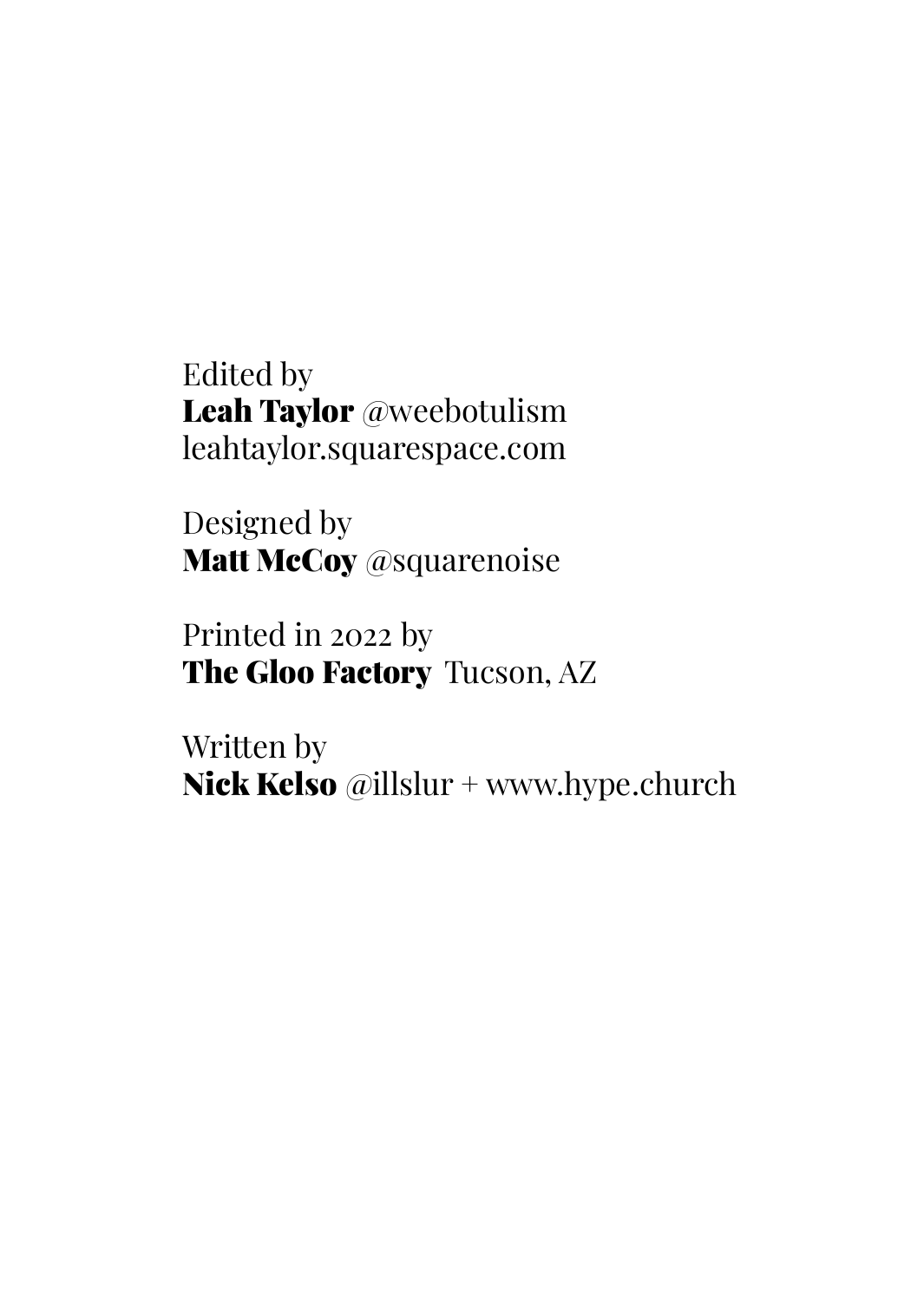For the creW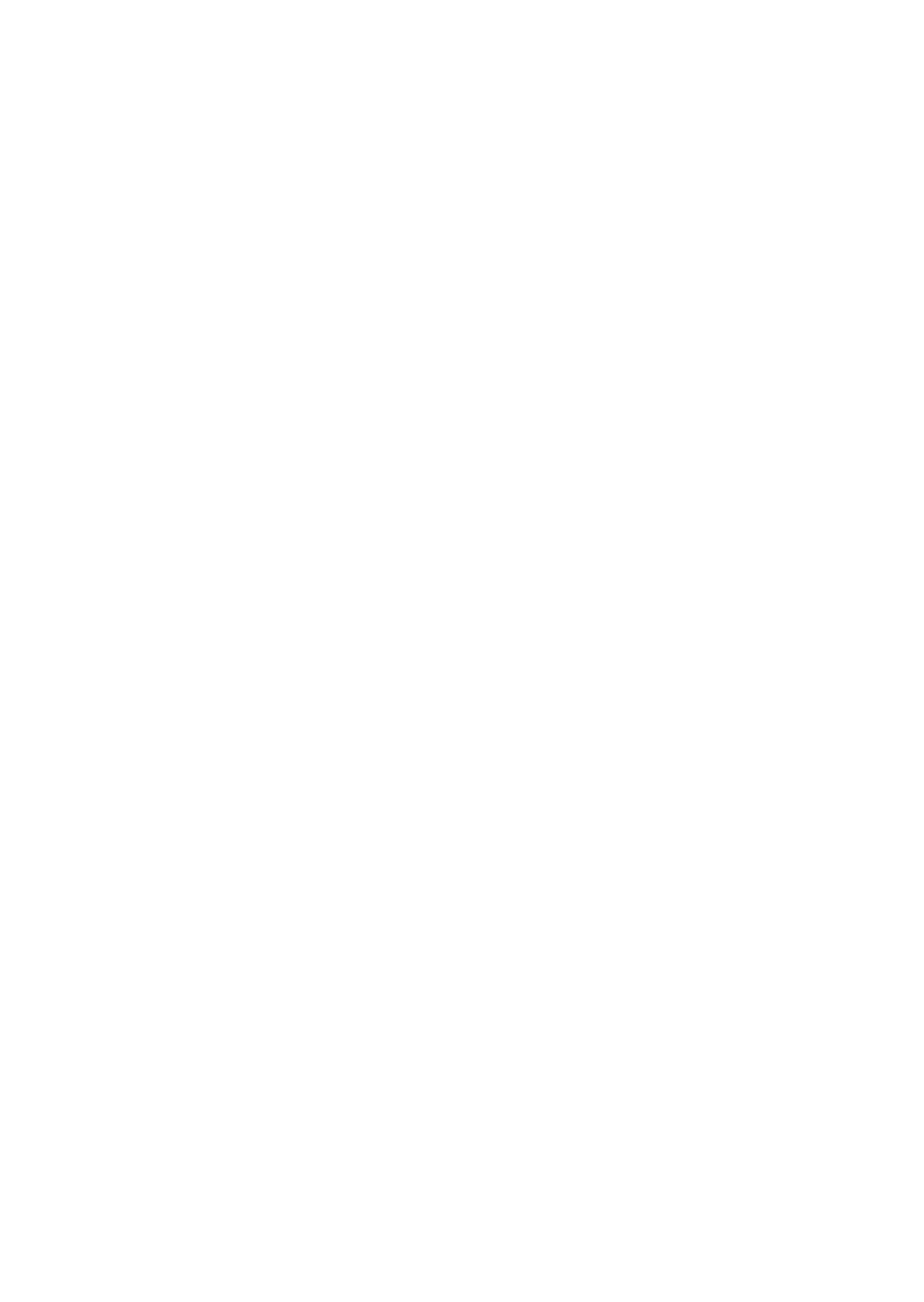### *Do you for the crew*

## *Ditch the inner-hater*

### *Just make stuff*

*Love*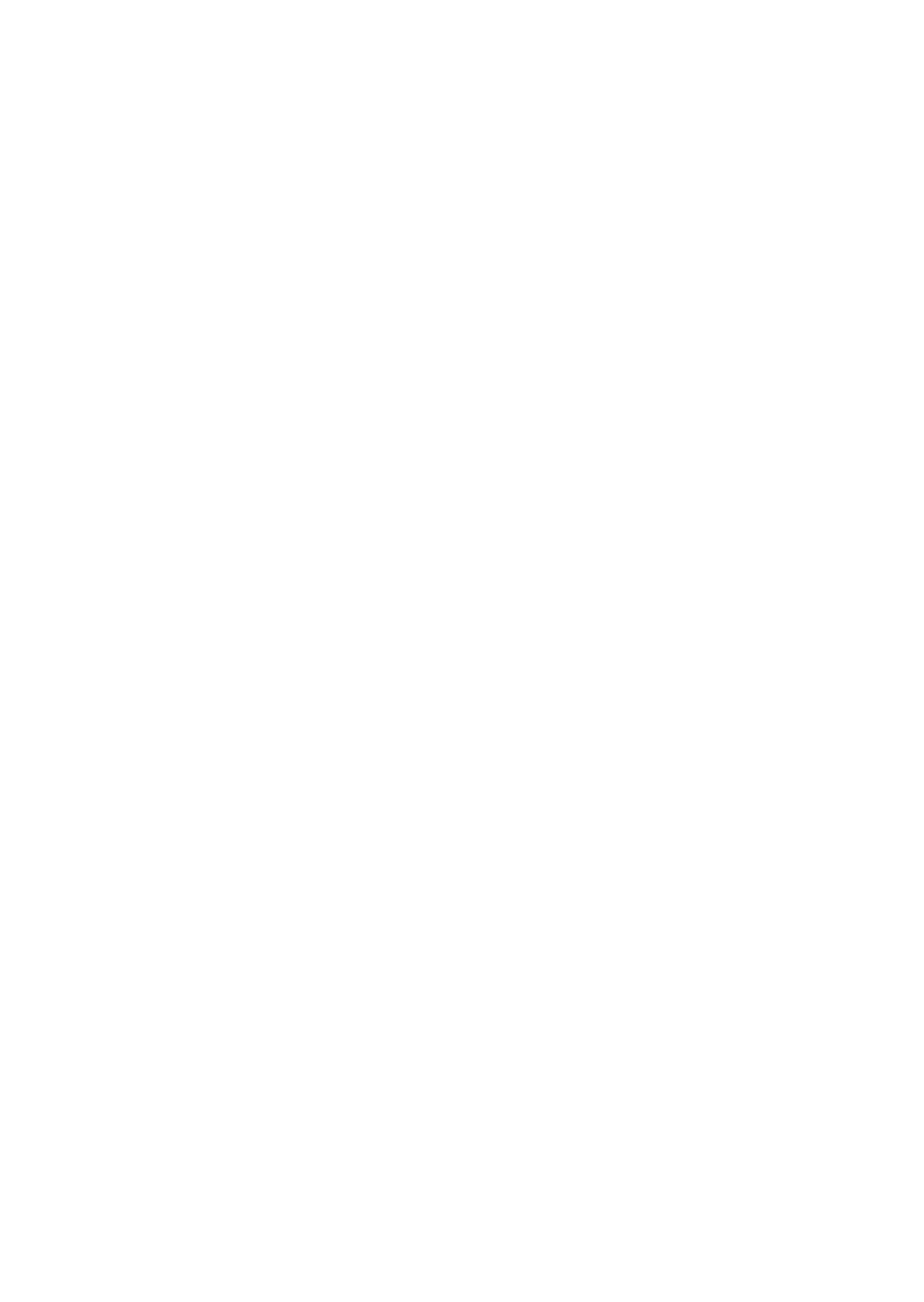## *"Let's sparkle baby."*

- J Dilla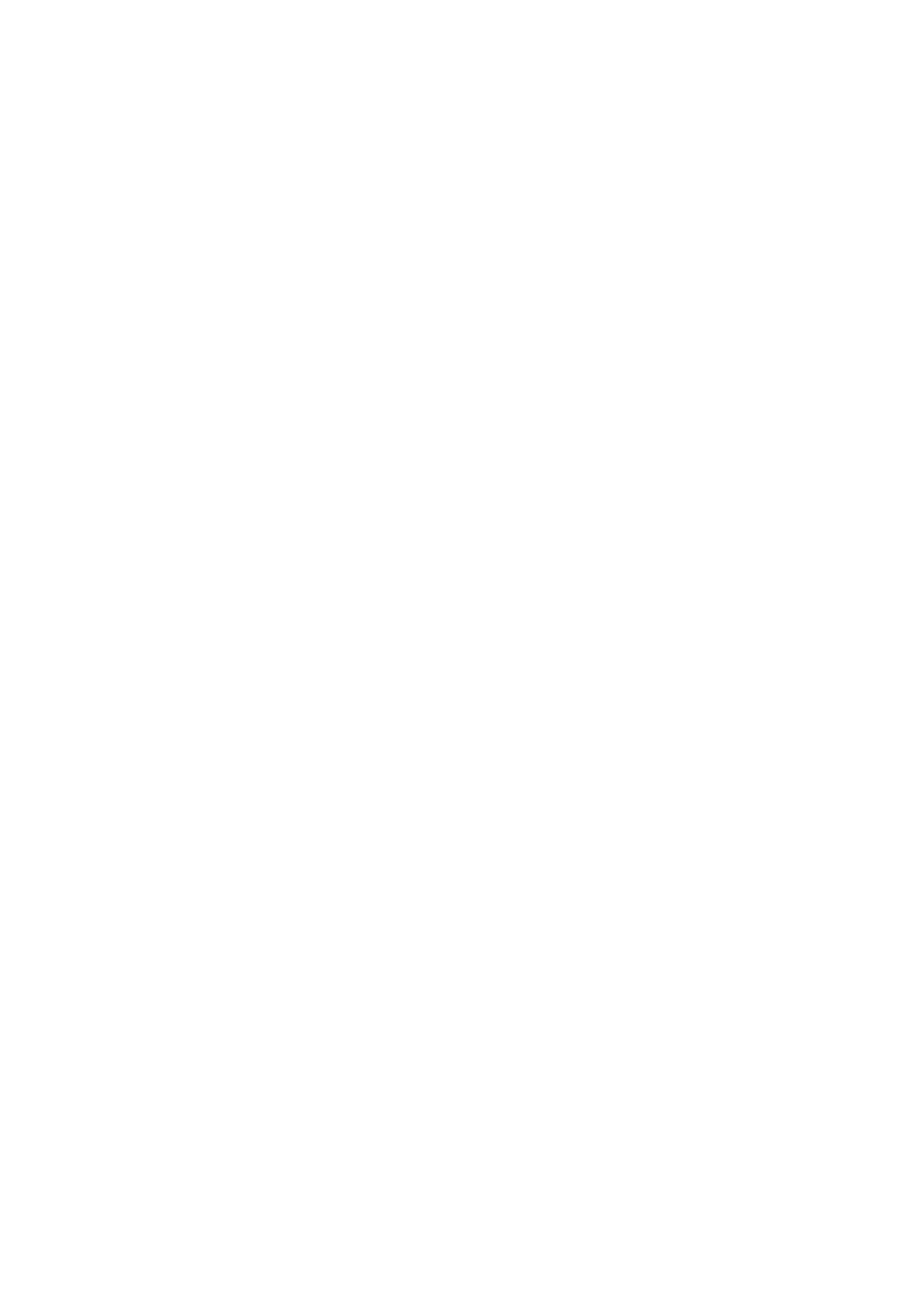*HYPE* is honoring what's possible. It's our gift to ourselves and the world. I hope this lil book helps remind you to stay in *your space* of deserved and accomplished joy.

*HYPE* is what helps us love life in this beautiful and royally f'd up world. Where it takes serious work and intention to just be. How can we go for a simple walk when the world feels like it's crumbling? What is the point of creating anything right now? Is it selfish for me to sit here drinking maté and writing?

What I intend to share in this book is *you doing you* is how you'll make your greatest contributions and be the most supportive person you can be for your community and crew.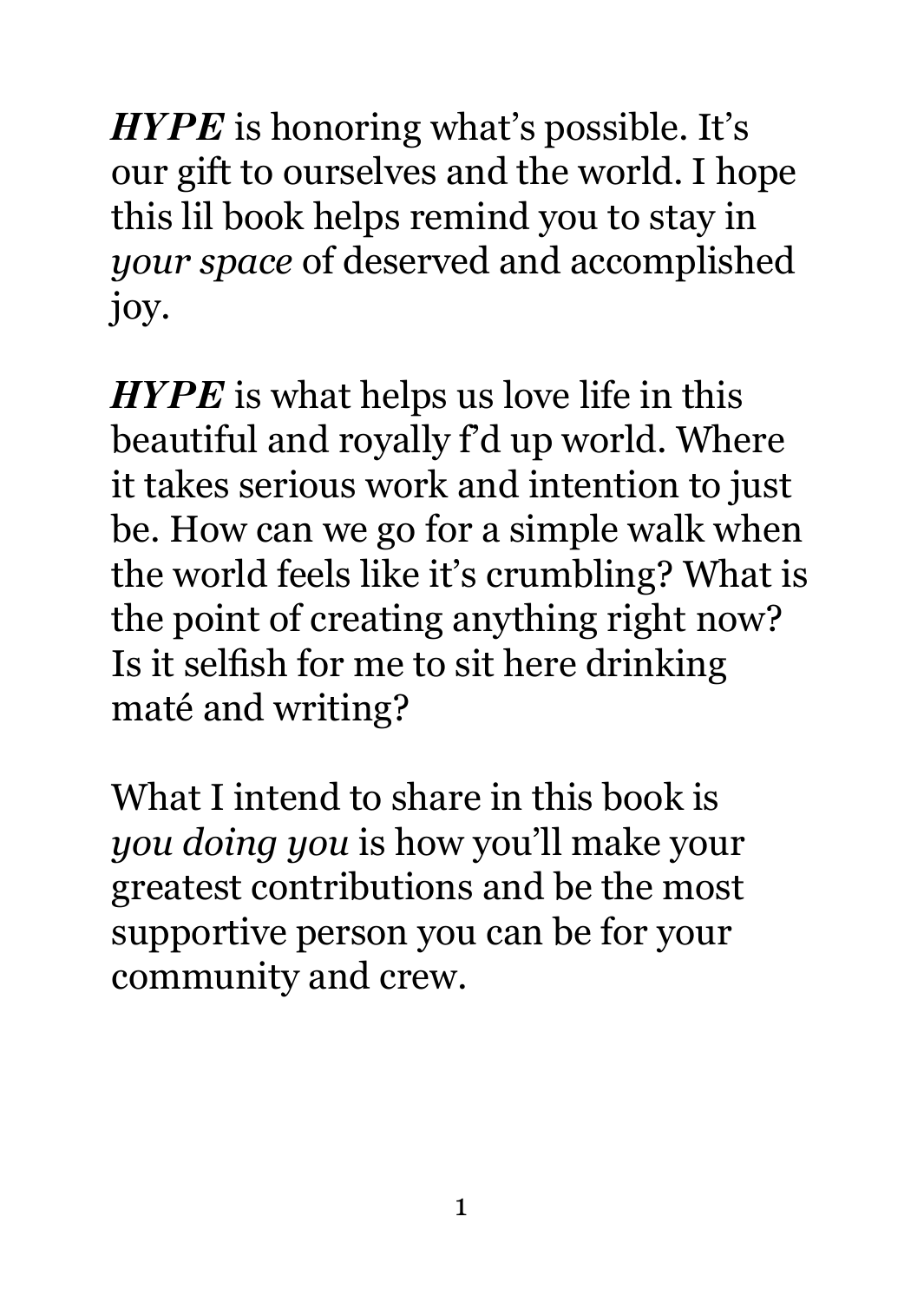My friend John once posted, "If you want to help the world, help your neighbor." That's what this is about too. Doing what we love, allowing our actions to ripple out and hype up our crew, and inevitably change our community.

I talk about crew a lot on these pages because my crew created me in so many ways. Your crew are the people who fuel and support you on your path. I hope reading this makes you think of the amazing folks in your life who help you learn and grow.

This isn't some kind of manifesto (probably obvious but just in case!)—it's a few basic ideas that could help. They help me. Some have for years and some are pretty new, but everything here showed me ways I can lean into my path and dreams.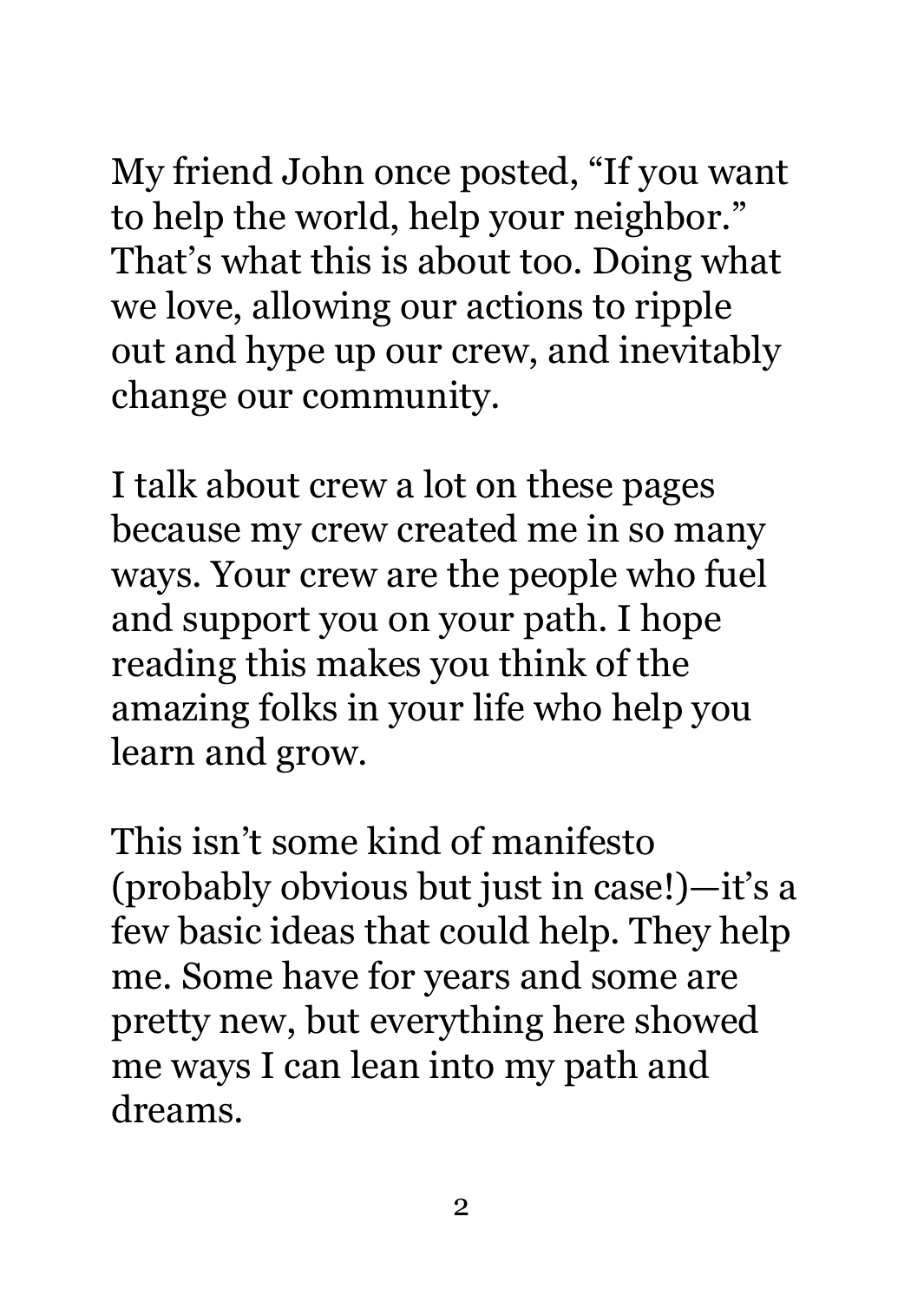My intention is this can be picked up at any page and add a bit of light to your day. I hope it reminds you of those times when we feel unstoppable and to recognize these feelings are always near, even when things are tough. That you always have access to these powers.

*HYPE* is about being present, leaning into your dreams, doing for self, and moving past that dusty old wack voice in our heads already telling you reading this is a sign of weakness.

*HYPE* is non-linear. Being open to natural beauty on a walk might make you a better skateboarder or teacher. Eating exactly what you want in the morning might make you a better partner, friend, or DJ. I invite you to see how tapping into yourself can improve things that may feel unrelated.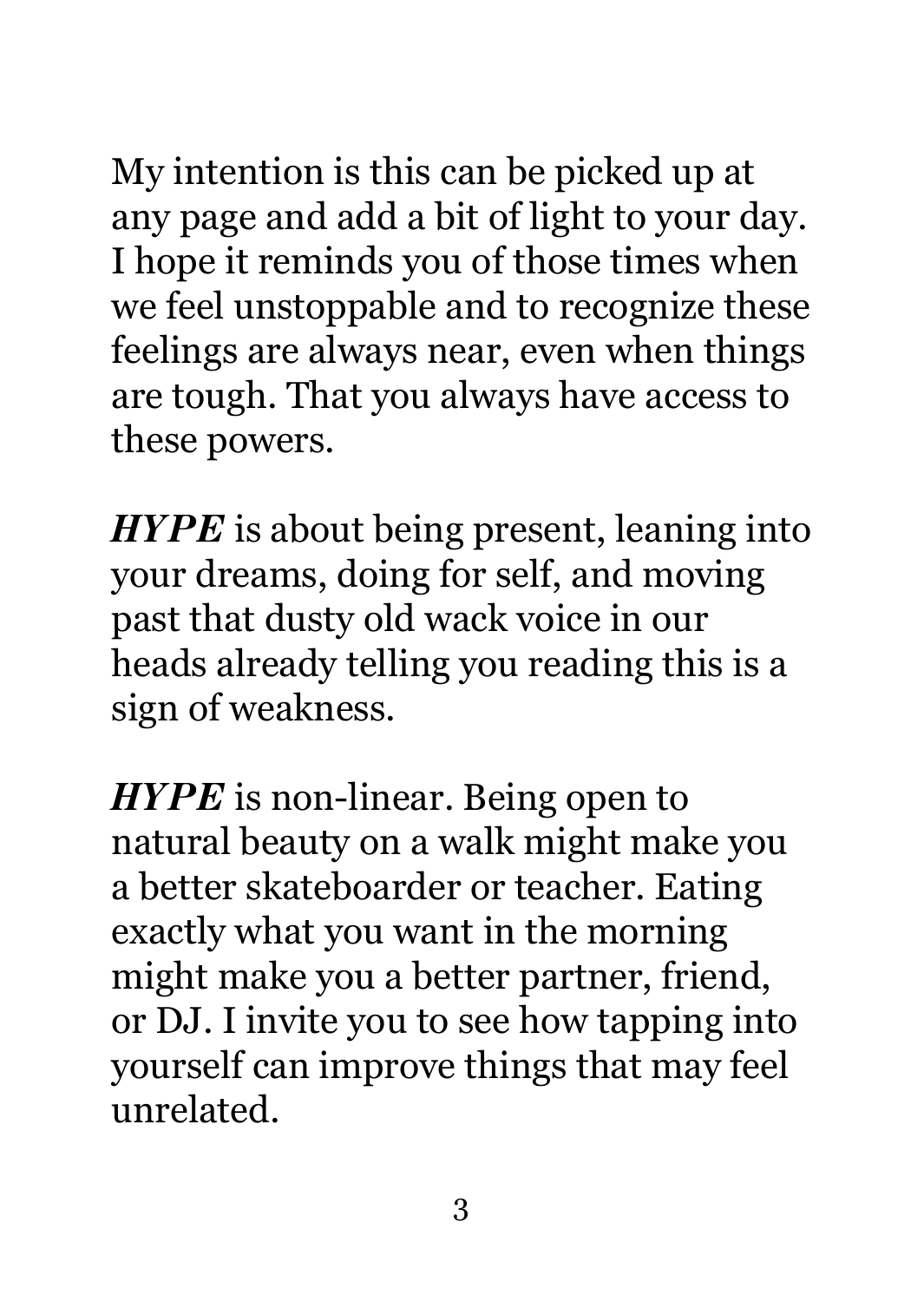*HYPE* isn't one size fits all. Not everything here will be your jam. What's easy for you might be challenging for me and vice versa. Maybe this can be another way we embrace our differences and practice rolling with hella compassion for ourselves and our crew.

I'm writing this as a cisgender, heterosexual, white male born and raised in a Minnesota suburb. I grew up in a stable, upper-middle-class 2-parent household. Resiliency comes easy to me and I know this is directly linked to my shell not being chipped away by the many forms of unrelenting hate and trauma I don't experience thanks to my upbringing, gender identity, sexual orientation, and white lanky body. This is my humble, limited perspective, and I'm proud to share it with you.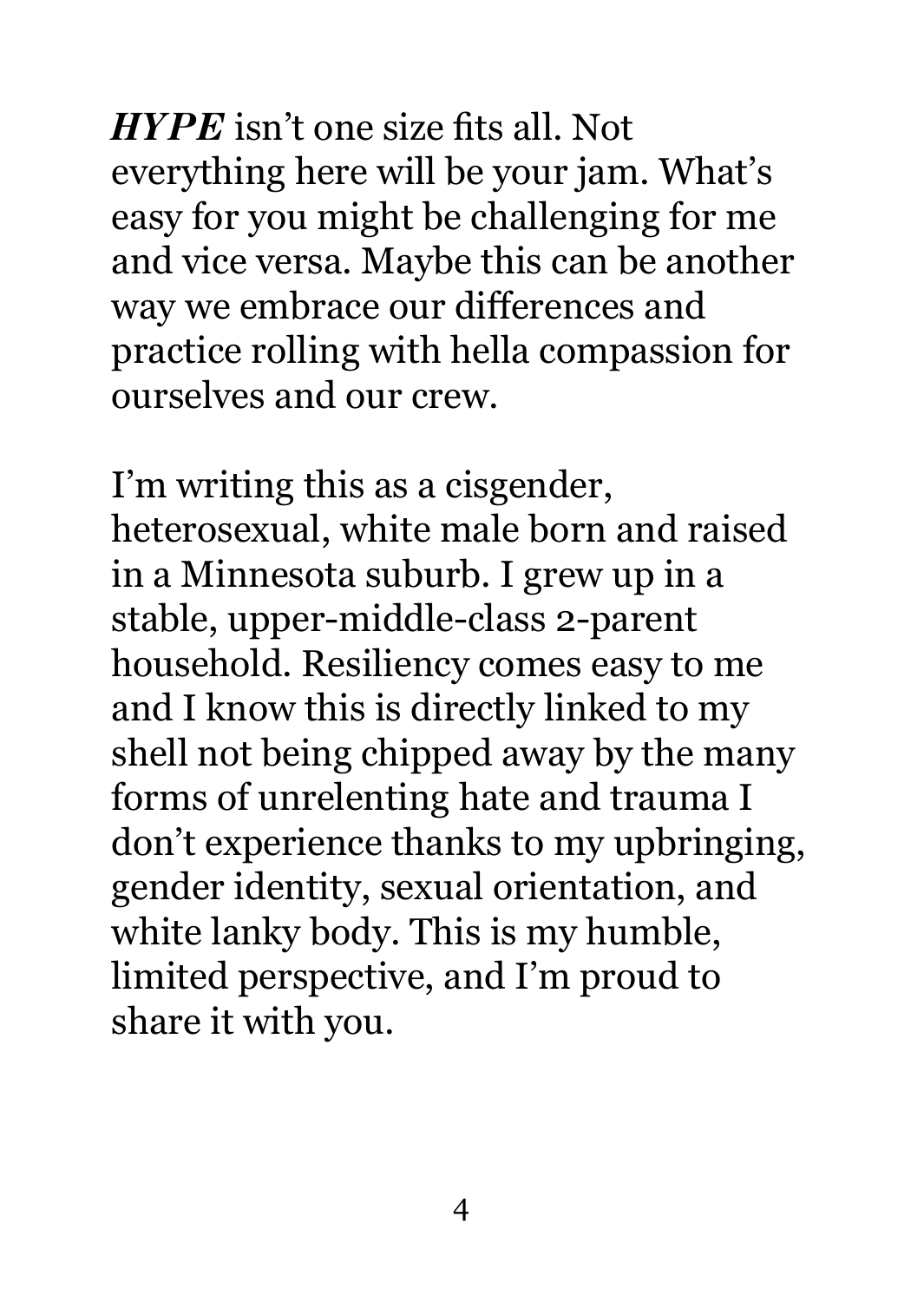I also know I'll forget everything here in about 5-minutes. That's why *HYPE* is a practice. It takes hard work to be the Fun Professionals\* we know we're capable of being. It takes discipline and reminders and all the little tricks we make up for ourselves to survive and thrive. I'm so down for anything that helps.

#### **CREWLOVE**

\*Folks prioritizing joy and rolling with change to create dope experiences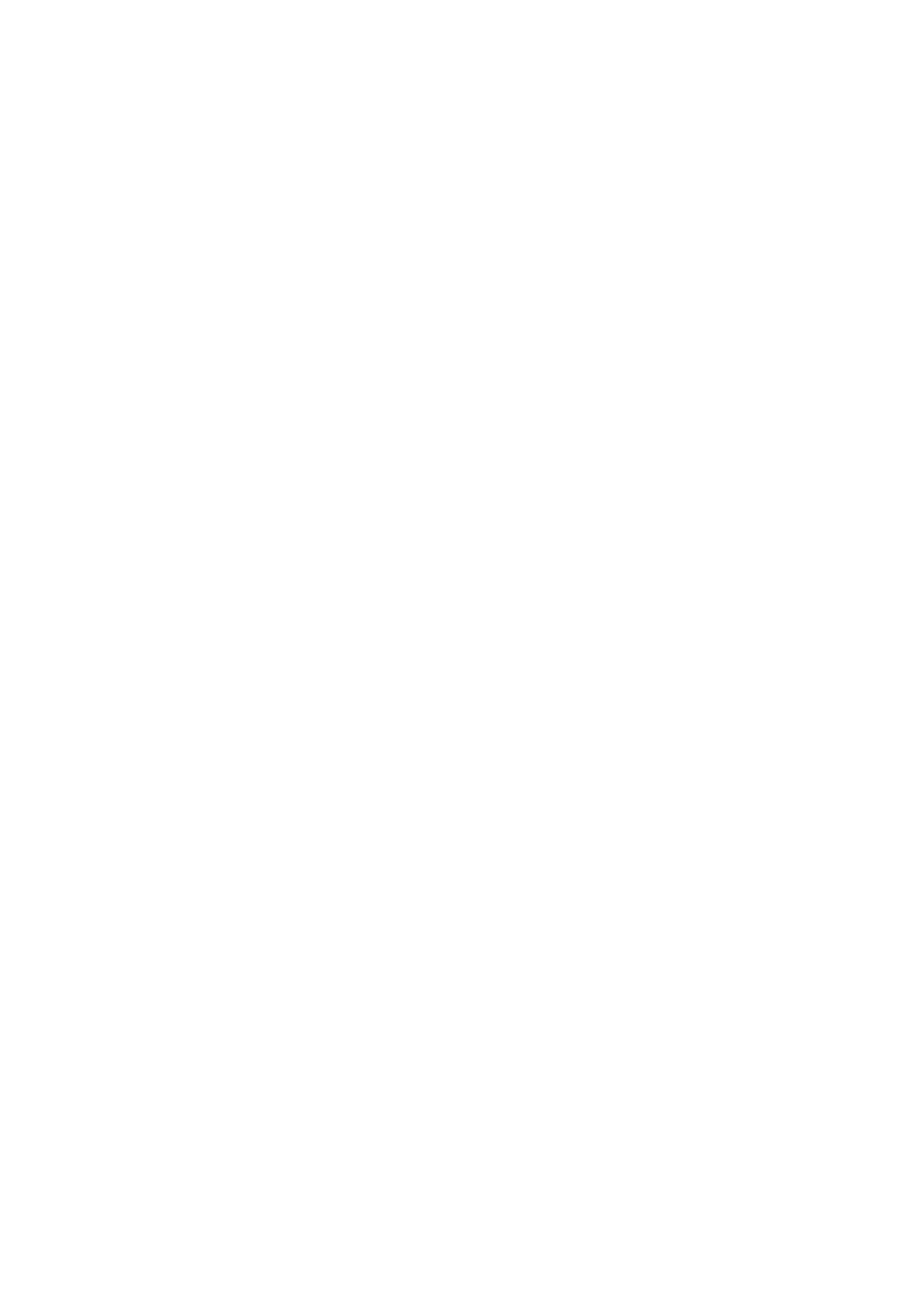# *Do you for the crew*

*HYPE* is getting out of our heads and living beyond our thoughts. Leaving the space to be us.

It's acknowledging the hard work we put in to get here. That no one else could possibly be where we are right now. It's learning from and trusting our experience. *Doing us* again and again—honoring what's possible.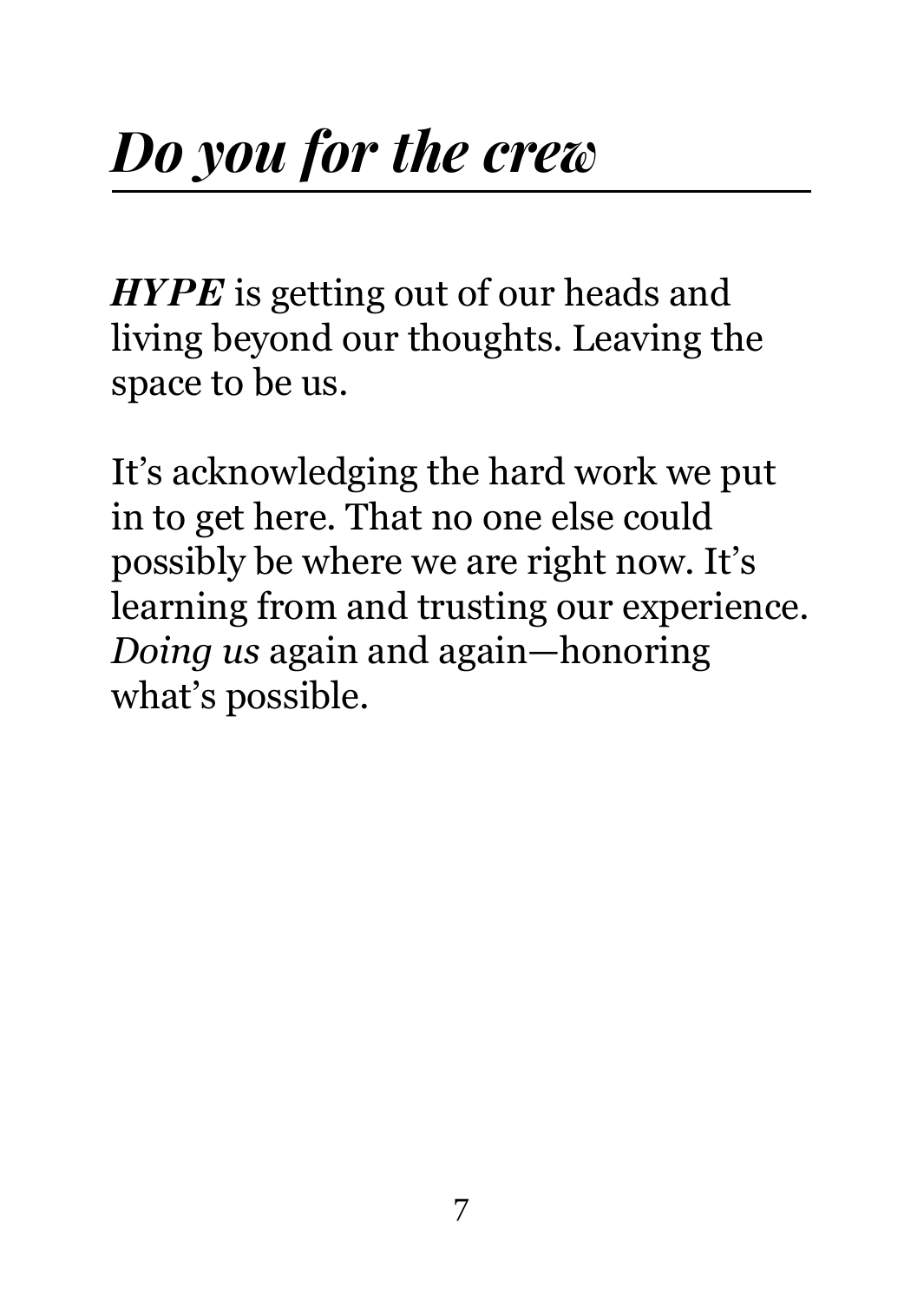# *"We need to look / Not at what's wrong / But what is possible..."*

- Diane di Prima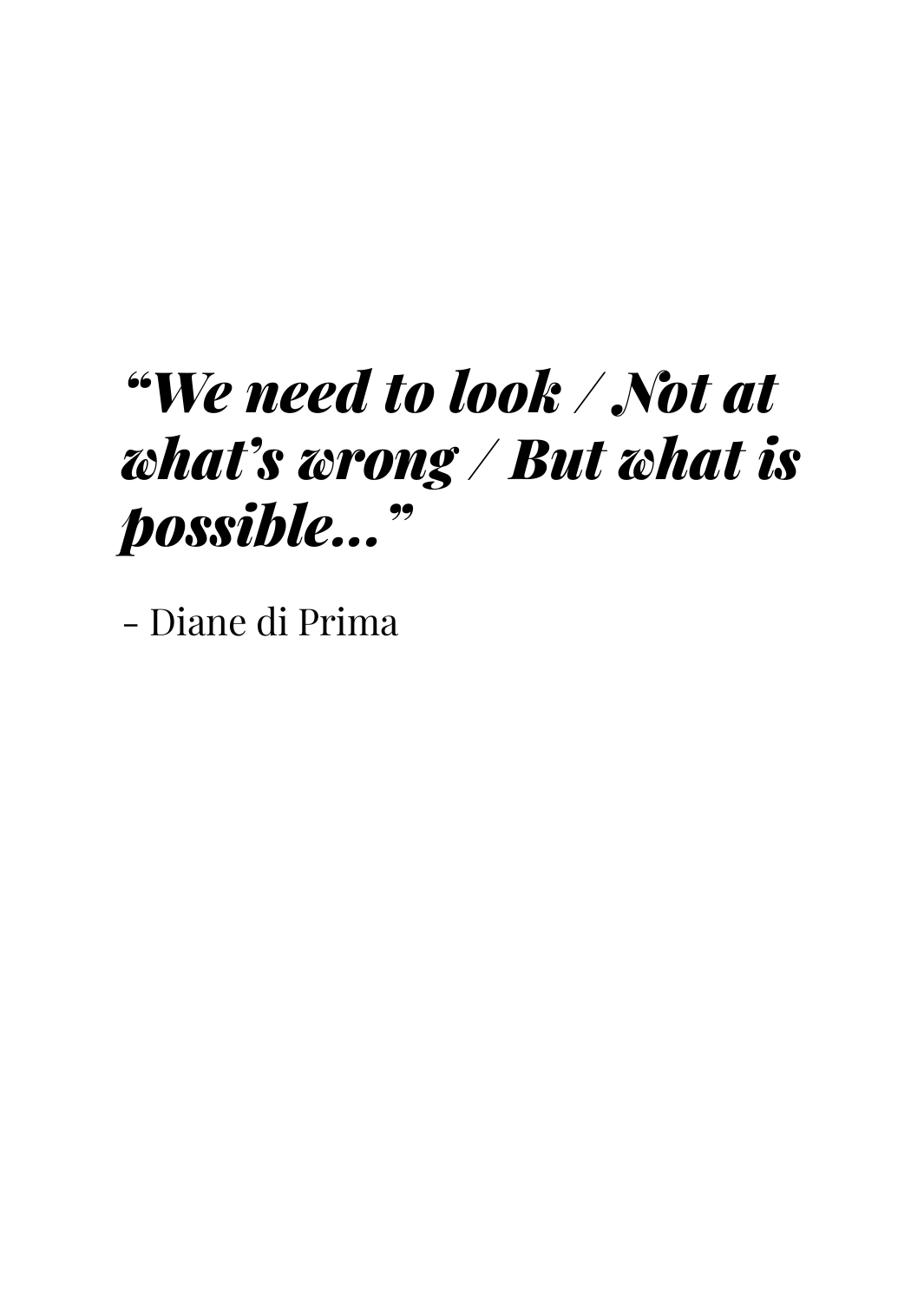*HYPE* is knowing ourselves well enough to accept the good with the bad—owning each without judgment. We're refusing the real us when we avoid these truths in our hearts.

In *Uncomfortable with Uncertainty*, Pema Chödrön says things stay with us until we've learned what we need to learn from them. So repping for ourselves not only keeps us growing but also helps with the forever-process of settling the hard stuff.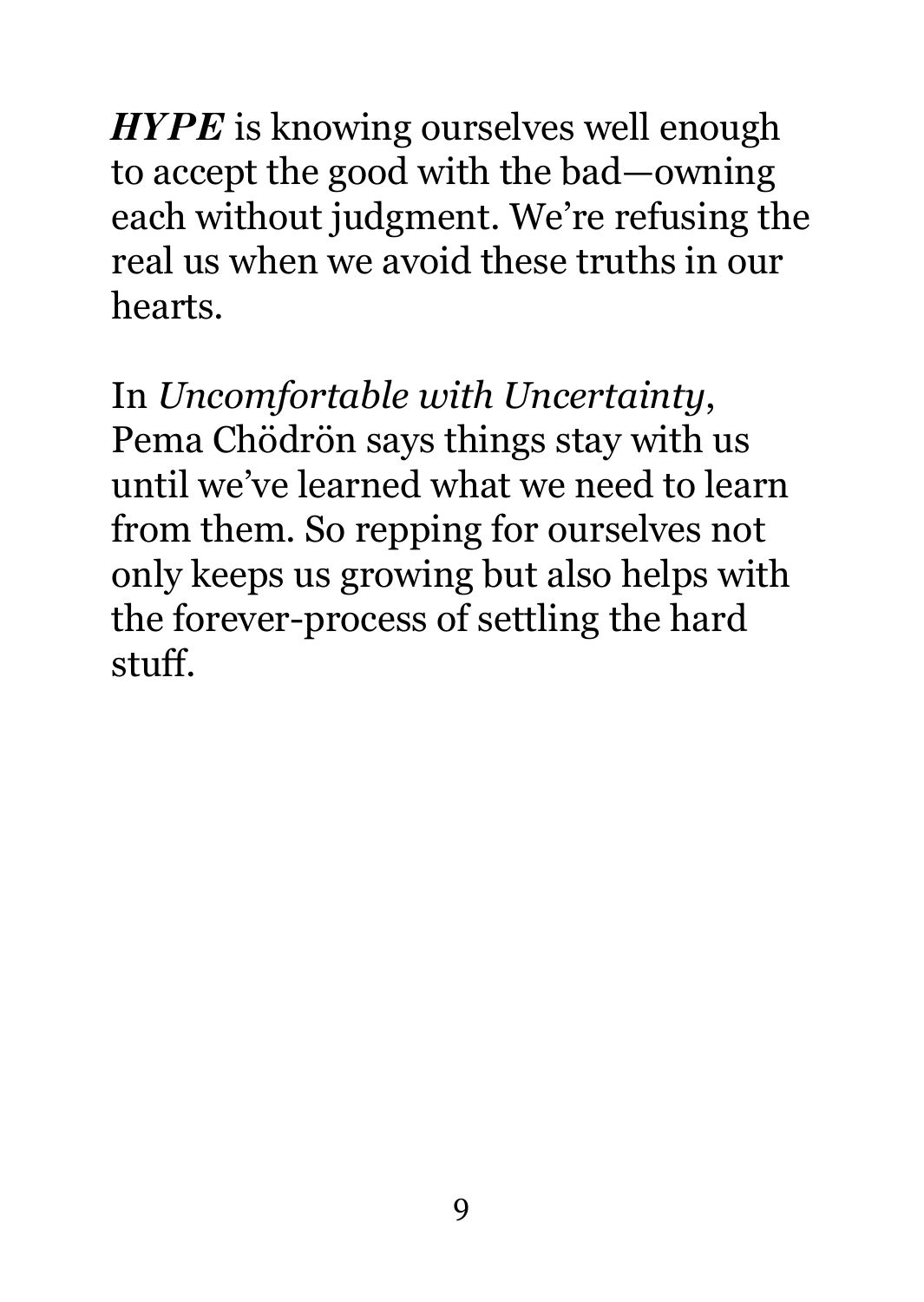My good bud STLB3 practices "getting lost"—letting go of distractions and being fully present in his painting, gardening, music, drawing—anything he loves to do. Here the activity and whatever he creates are less important than the openness he feels while doing it, knowing he's doing something 100% for him.

Things on my list are making beats, rapping, biking, meditating, writing, reading... everything I love could show up here and it feels good to write a few down.

Doing more of my actions of self-love makes me a better partner, friend, coworker, and random person to interact with on the day-to-day. *HYPE* is showing (with action) our partners, friends, coworkers, and crew that repping for ourselves is for their benefit as well. Maybe even inspiring them to do the same.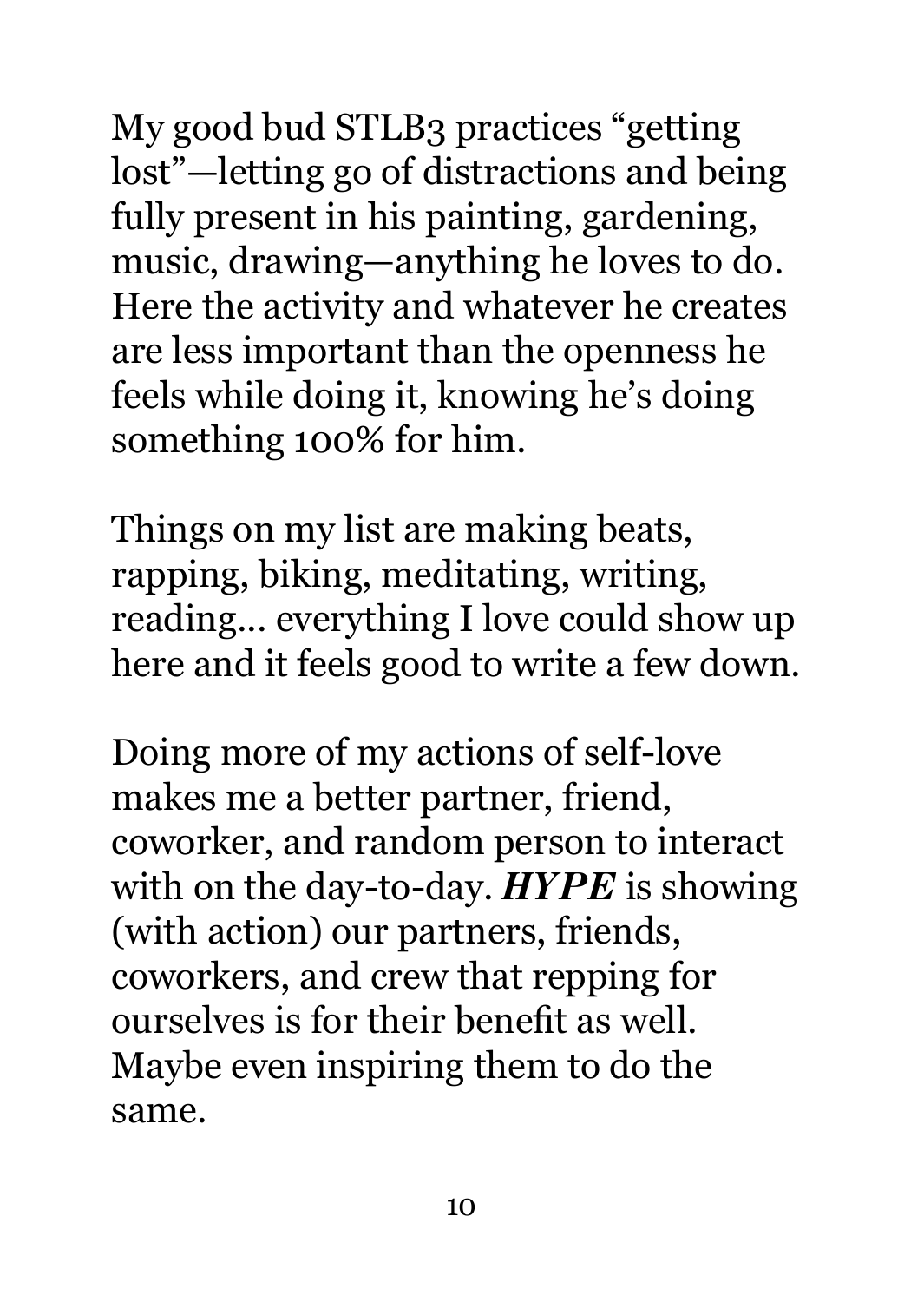# *"Might bring myself some flowers, I'm in love with myself."*

- Quelle Chris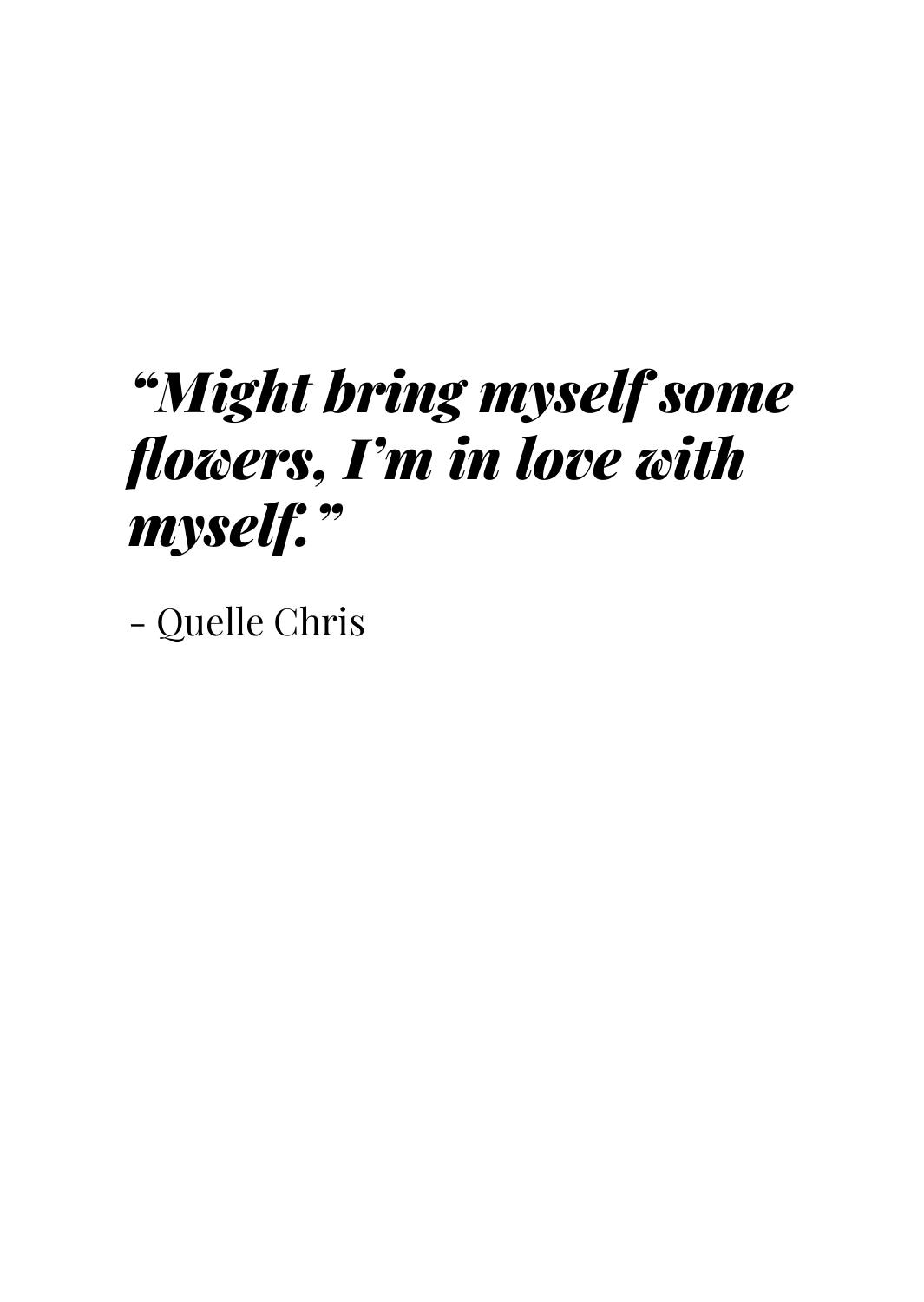On his blog in the early 2000s, Count Bass D wrote about the challenge of being influenced by MF DOOM and using that energy to make his art. *HYPE* can be experiencing art, music, people everything we love—owning why we love it and letting these feelings create art, conversations, and vibes that are 100% us.

No one shares the sum of your influences. They're a gift to ourselves, our crew, our family, and our world. *HYPE* is practicing doing us, repping and owning what we love, and sharing with the people around us for that full-circle crescendo of joy.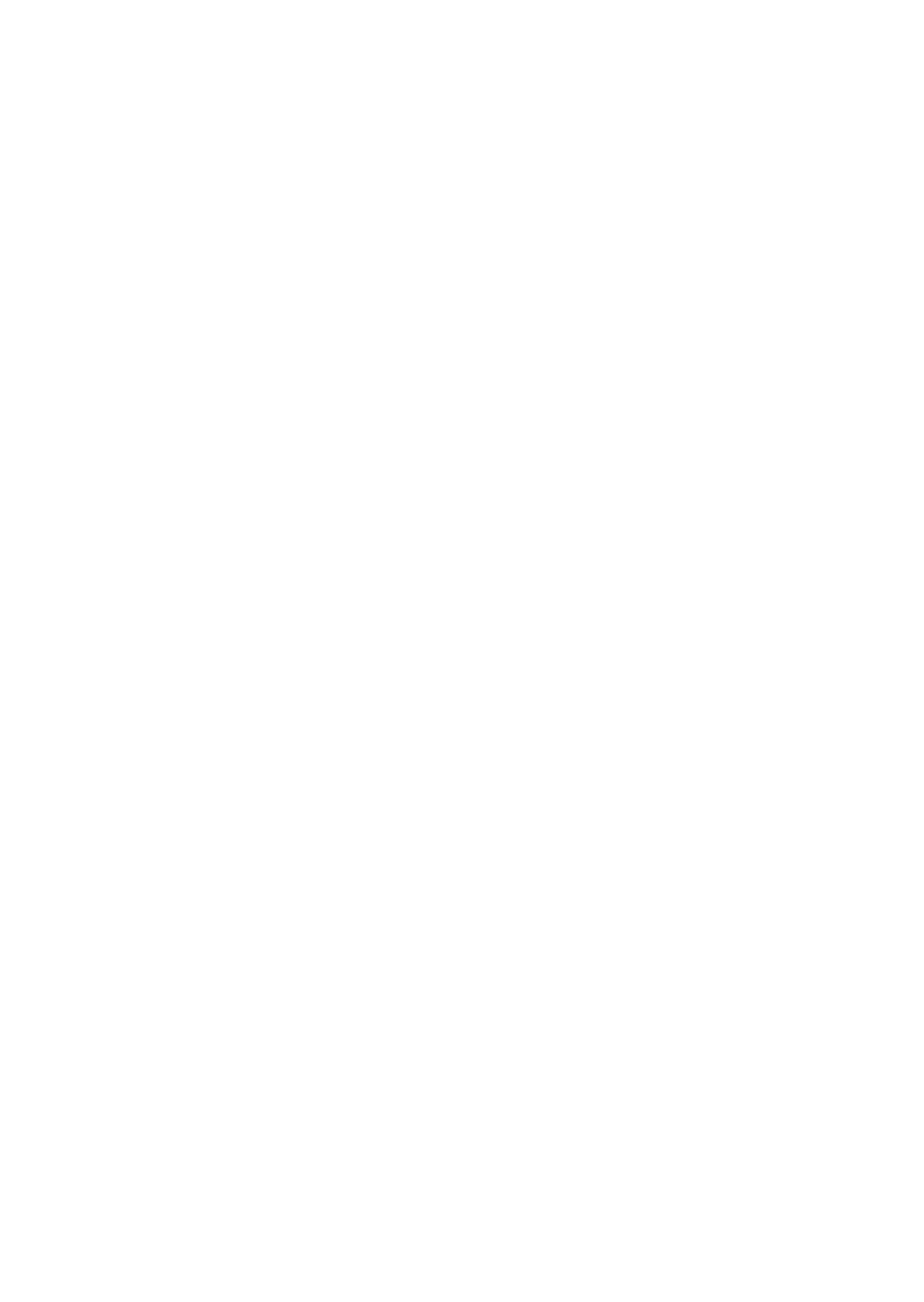# *Ditch the inner-hater*

*HYPE* is living unclouded by our innerhater, that questioning voice up top casting doubt and throwing shade on our original ideas and creative work. Forever "protecting" us from everything challenging and new. This made-up bully in our heads does its best to make sense of our situations via past experience ultimately not representing our best selves at all.

The inner-hater wants us to think it belongs, that we're stuck with this wack voice and not supposed to imagine a life without it. And it makes sense for us to let the inner-hater take over since it's nice to feel like we have it all figured out. Life is scarier when we admit what we don't know—and continue.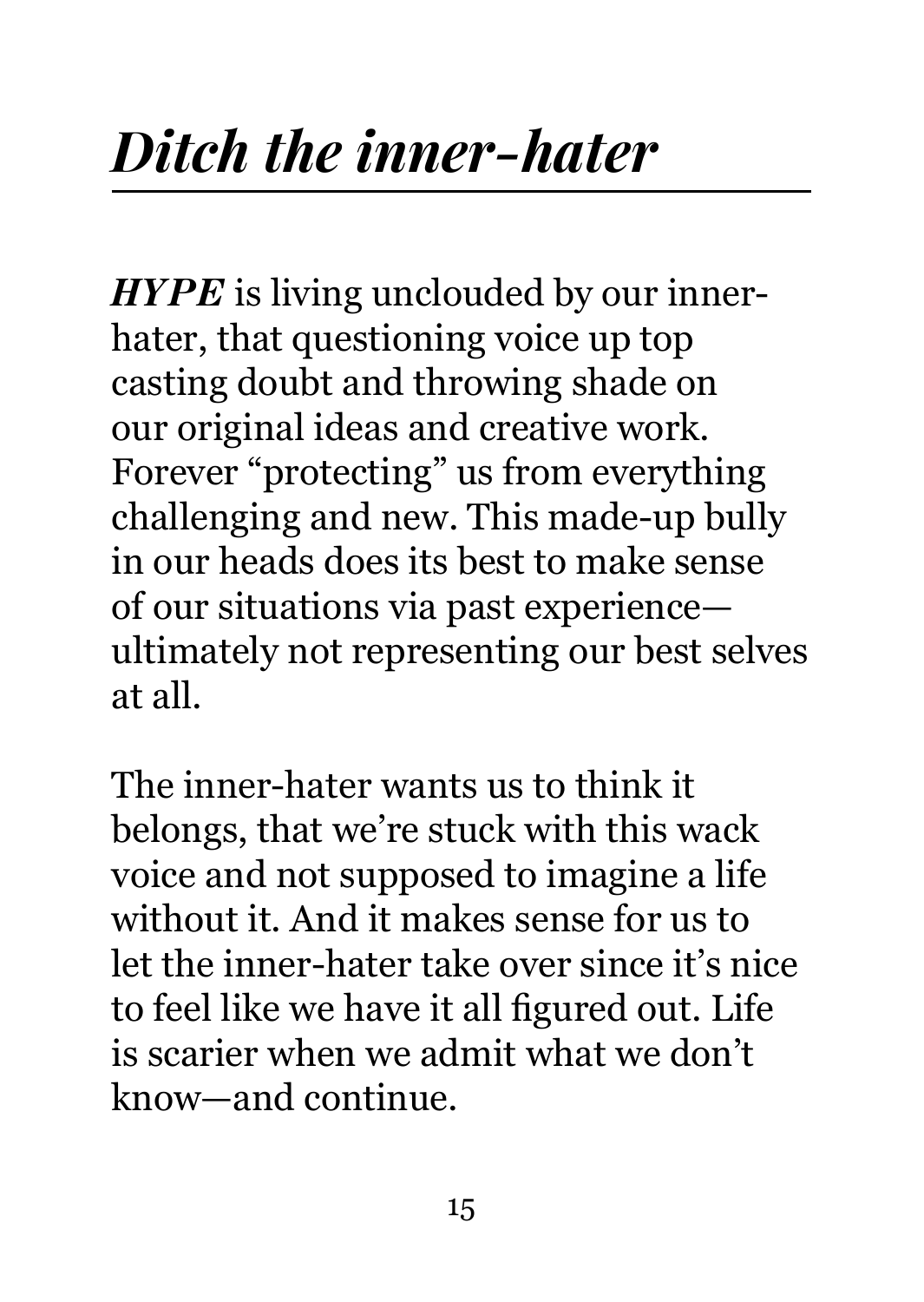Moving past this voice of self-hate and doubt is a forever practice. We face decades of our inner-hater cementing itself in everything we do by showing up confidently and comfortable with who we are. As this energy grows, the inner hater has a lot less to talk about.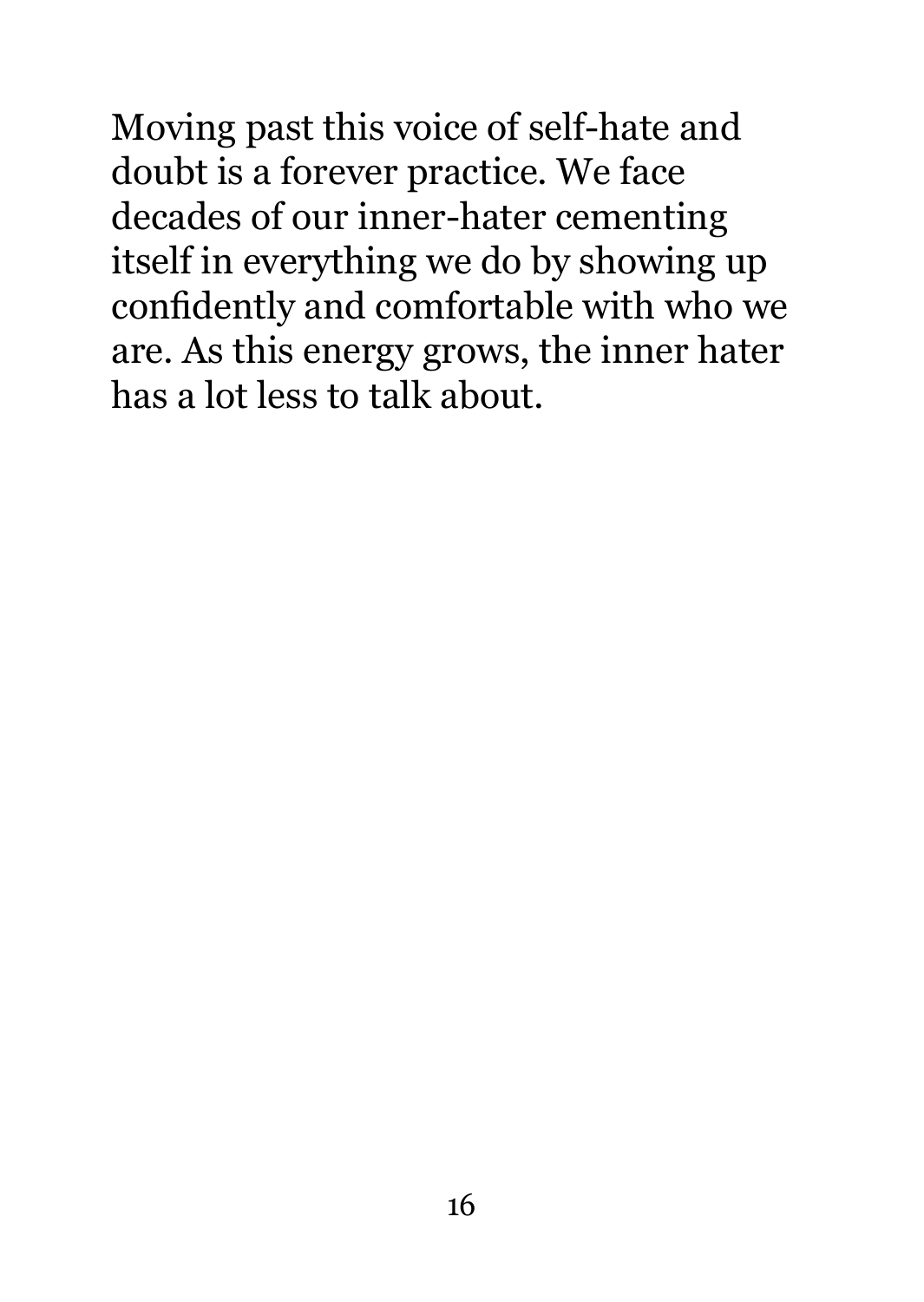Our inner-hater can't possibly hold the truth about right now. It tries but inevitably fails, forgetting we don't have all the answers and things aren't as predictable as they seem. No matter what happens, we still don't know what's ahead. It's proven to us over and over again via surprise rough times and all the cool things we don't see coming.

This wack negative voice can't draw on the right now, because we're all here learning that together. What if we give it no choice but to silently observe? Listening to what we are experiencing and learning from it. We're feeding *it* the dialogue here, not the other way around.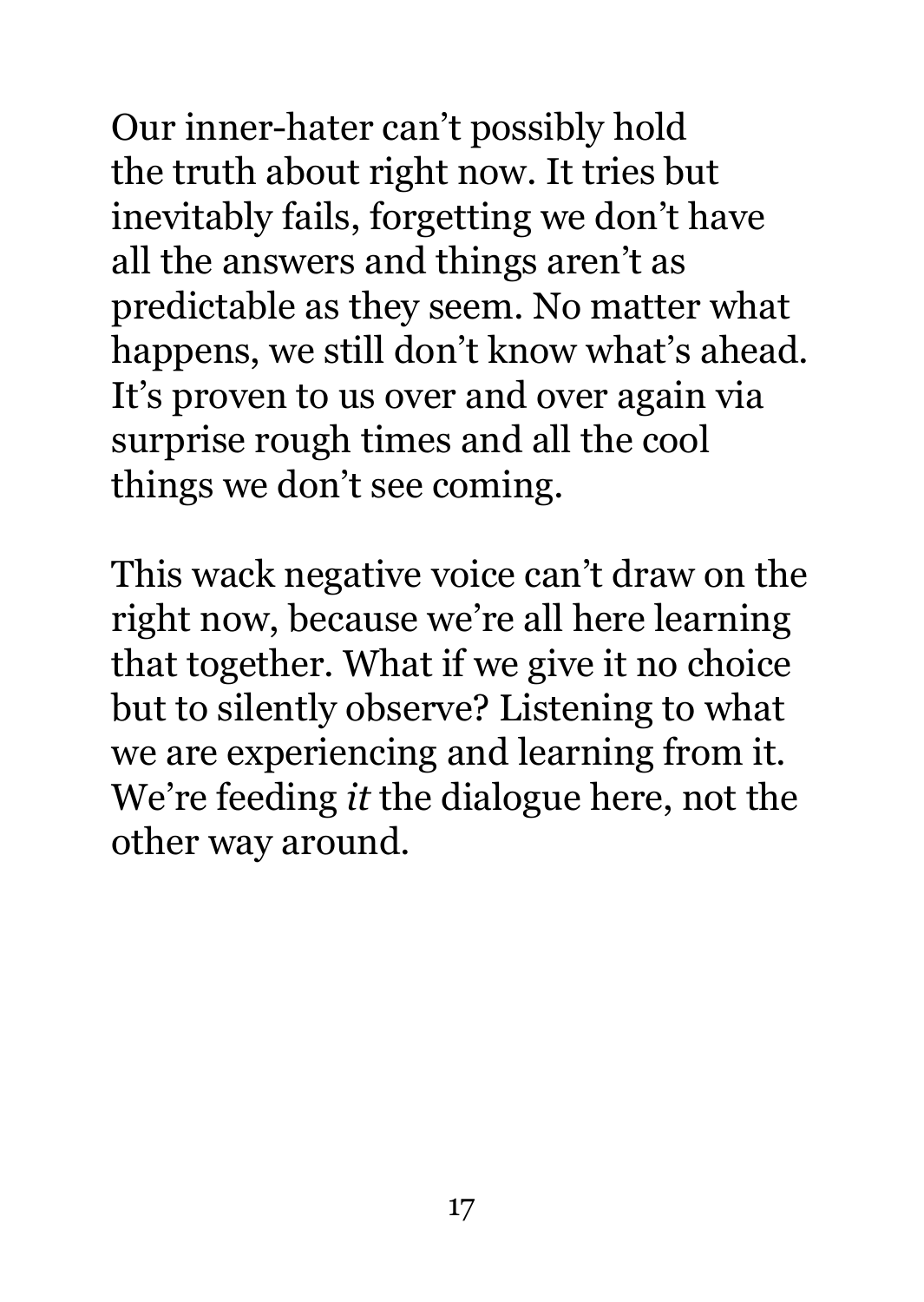# *"I never let doubt in my mind cuz I know when I touch the mic it's to rhyme."*

- ODB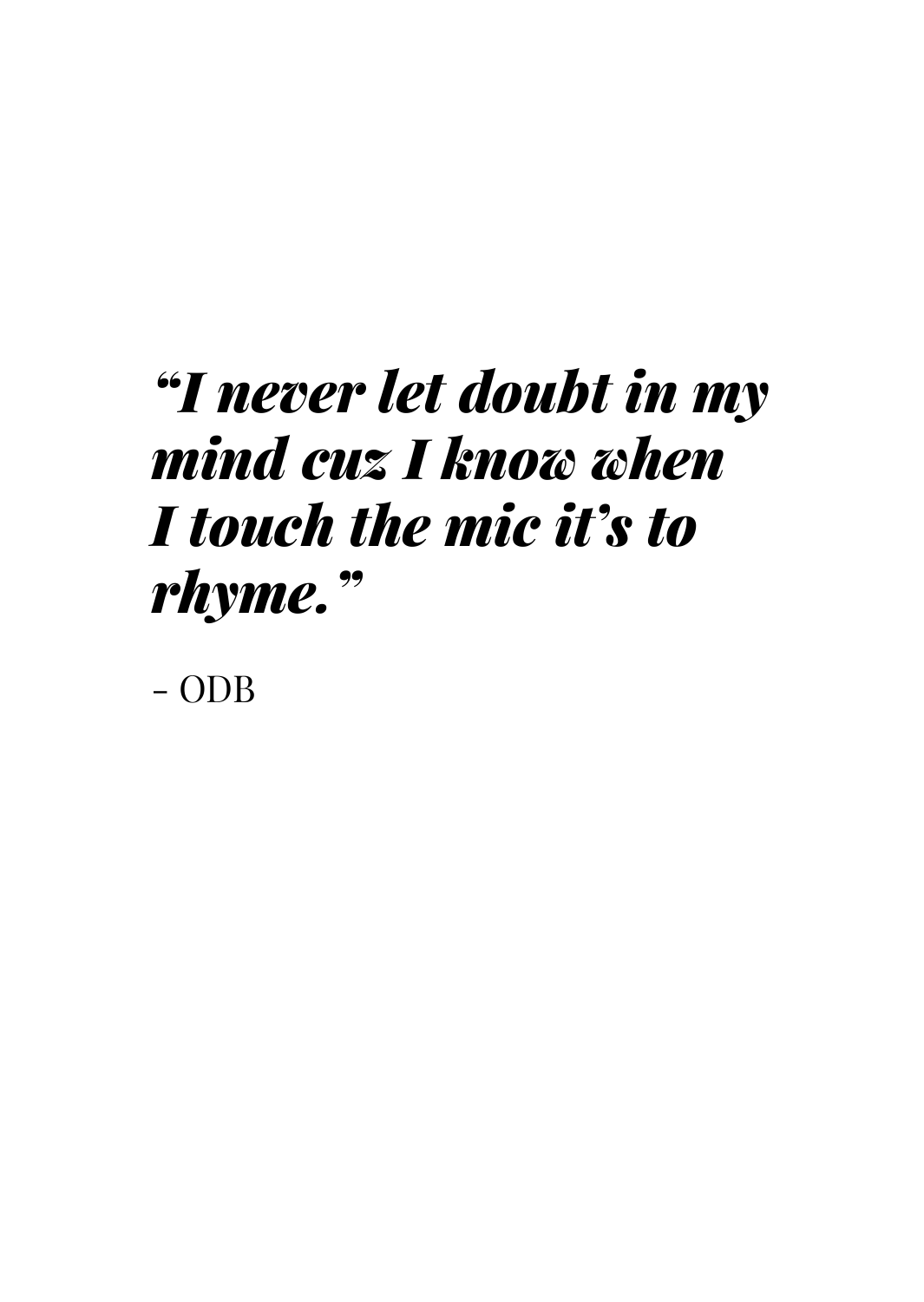My friend Mark shared a practice that helped me understand how the innerhater can feel so real, so permanent, and still only exist as a temporary thought. Thinking through these steps changes how I hear my inner voice.

Think of an object. Try a boombox. Acknowledge the obvious. It isn't a real boombox. It's just a thought.

Next, think of a friend. Like the boombox, it isn't them. Just another thought.

Now think of yourself. Something we've all done millions of times and (maybe) never stopped to think, this isn't me. Just like the boombox and friend, it's a projection in our heads, and we exist infinitely beyond this thought.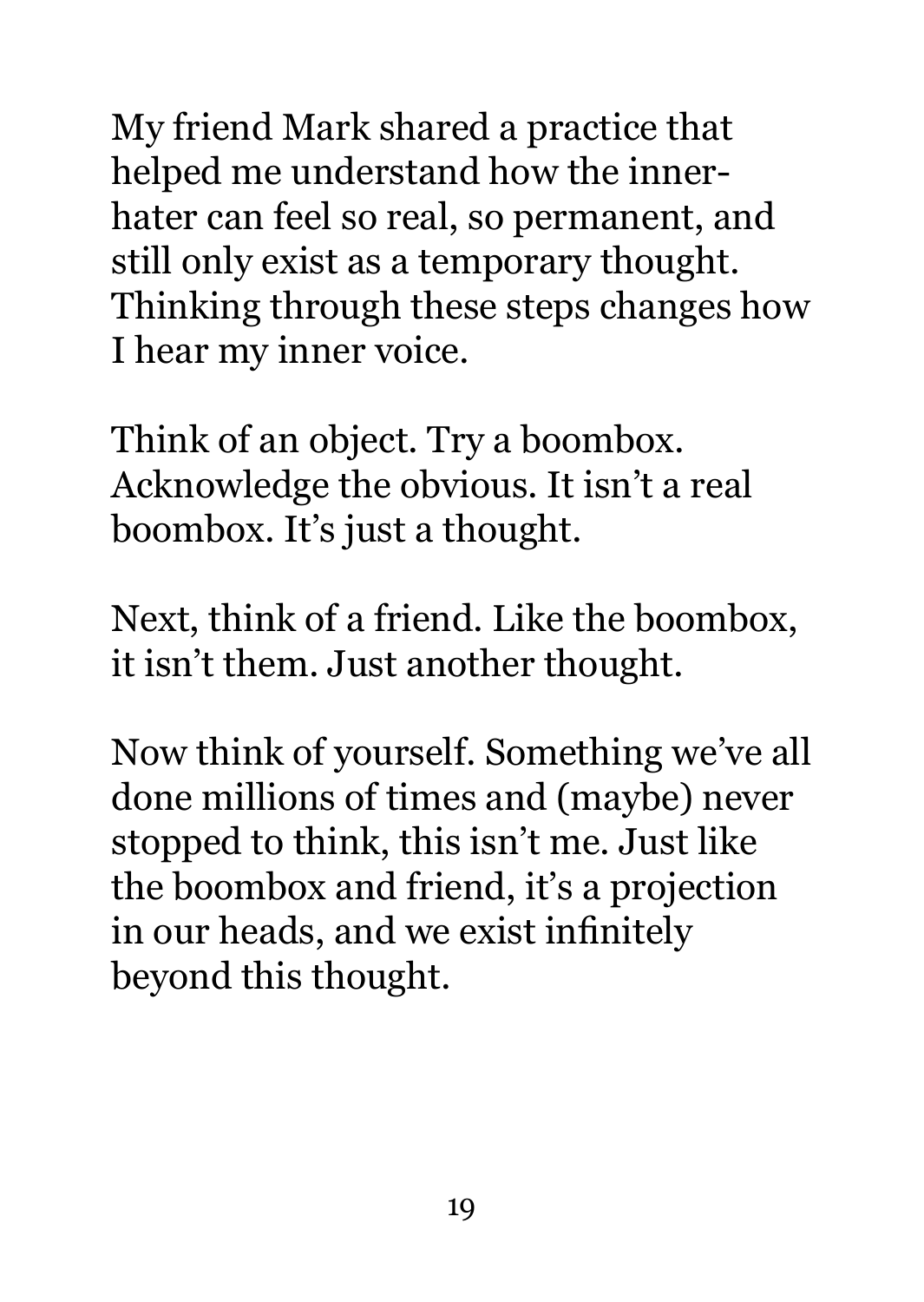We can give ourselves the gift of selfencouragement over doubt. We can acknowledge our inner-hater will pop up and be prepared to disagree. We can ask our hearts for the confirmation we need to move forward.

Being us 100% invites our full self to the world, and what we experience gives life every opportunity to be so f'n cool. In *HYPE*, we get to own our desire as everything—beyond this ever-present doubtful voice.

The greater reward comes from this more challenging path, and *HYPE* is letting our full self exist right here. It's allowing ourselves to give up on pretending we have all the answers and lean into the unknown—opening up to the gifts lurking in our individual and collective ultra-hype mystery.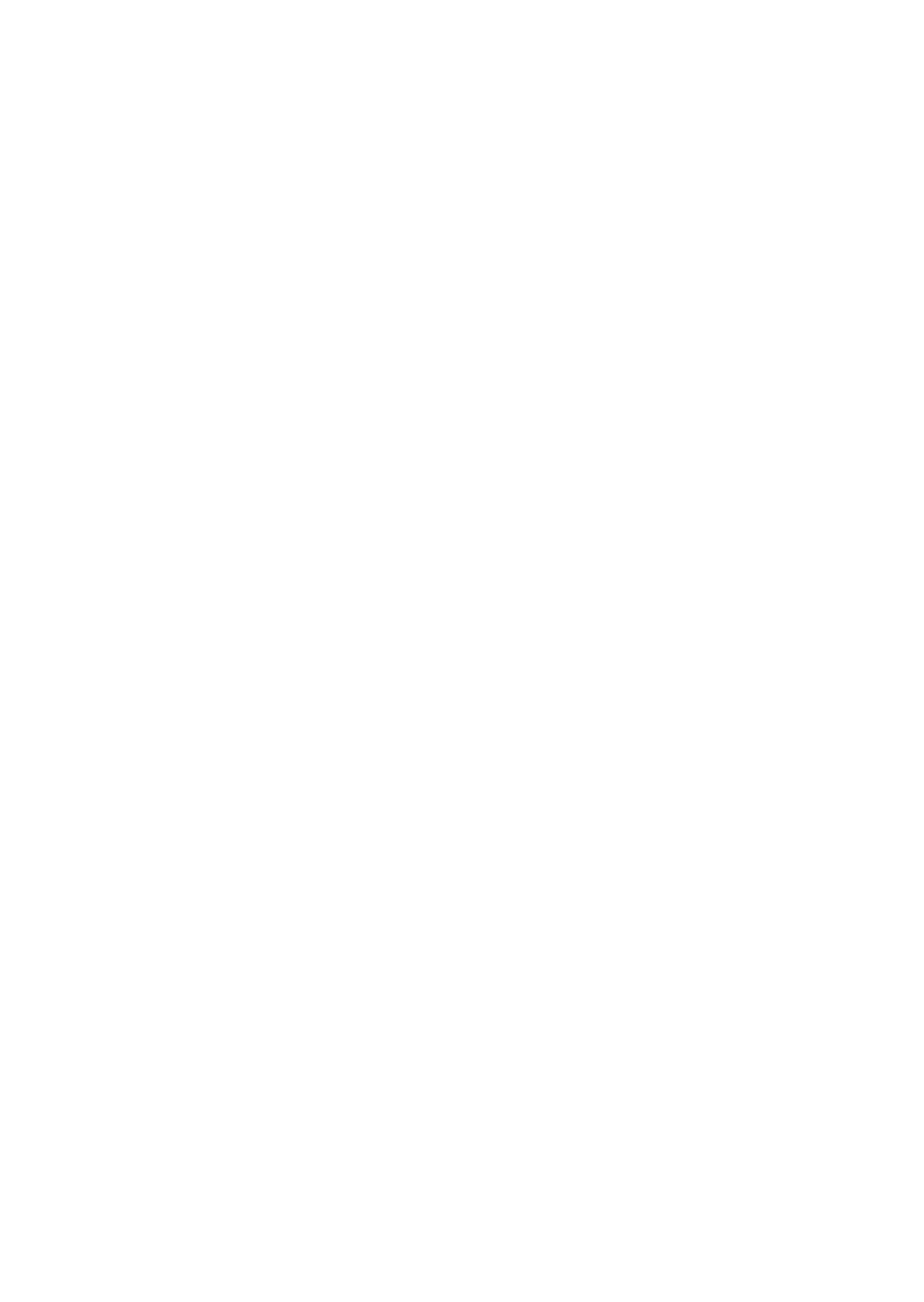Sometimes it's up to us to just get out of the way and live. To open up to the magic that's always right here.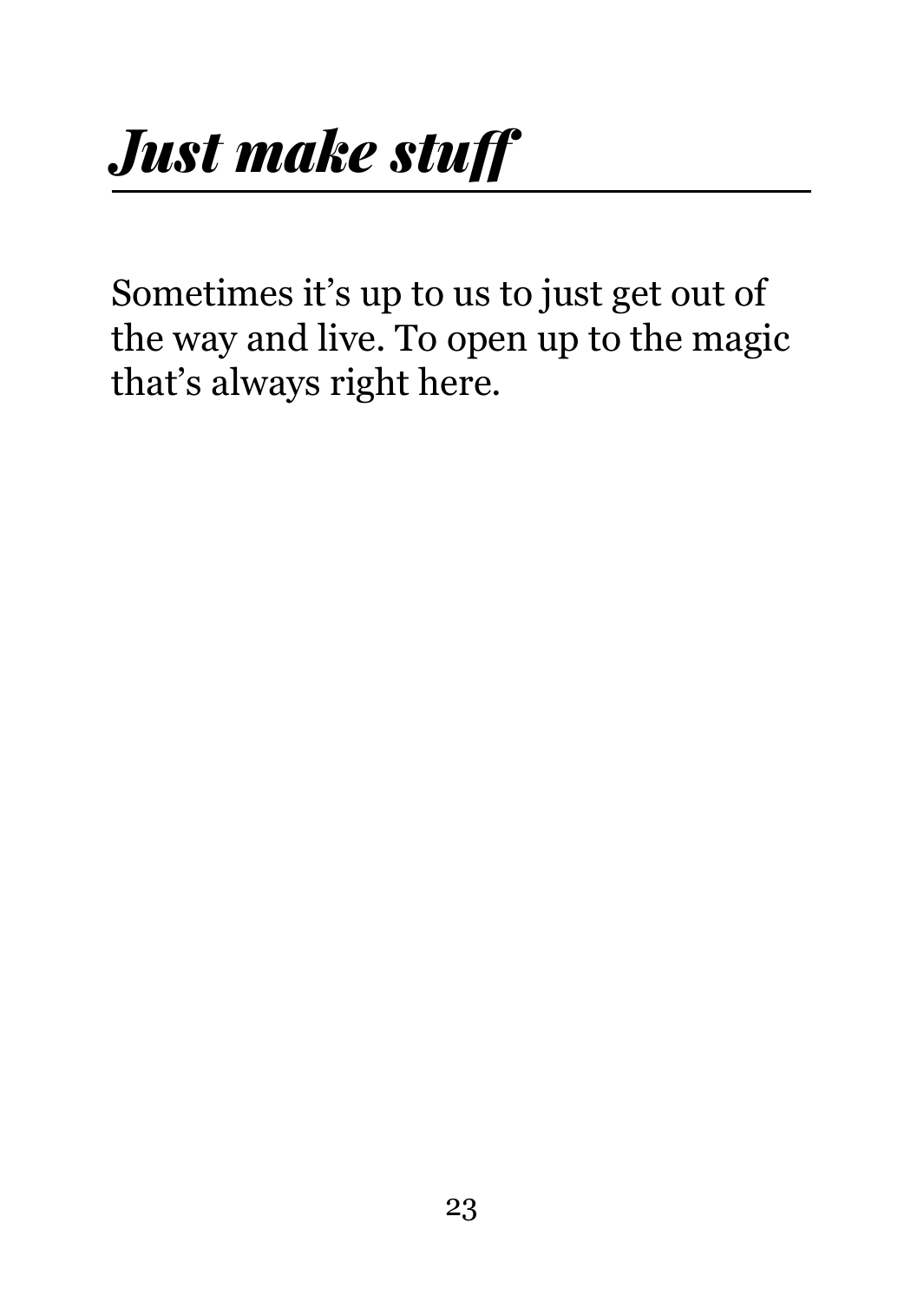## *"Present Moment Wonderful Moment."*

- Thich Nhat Hanh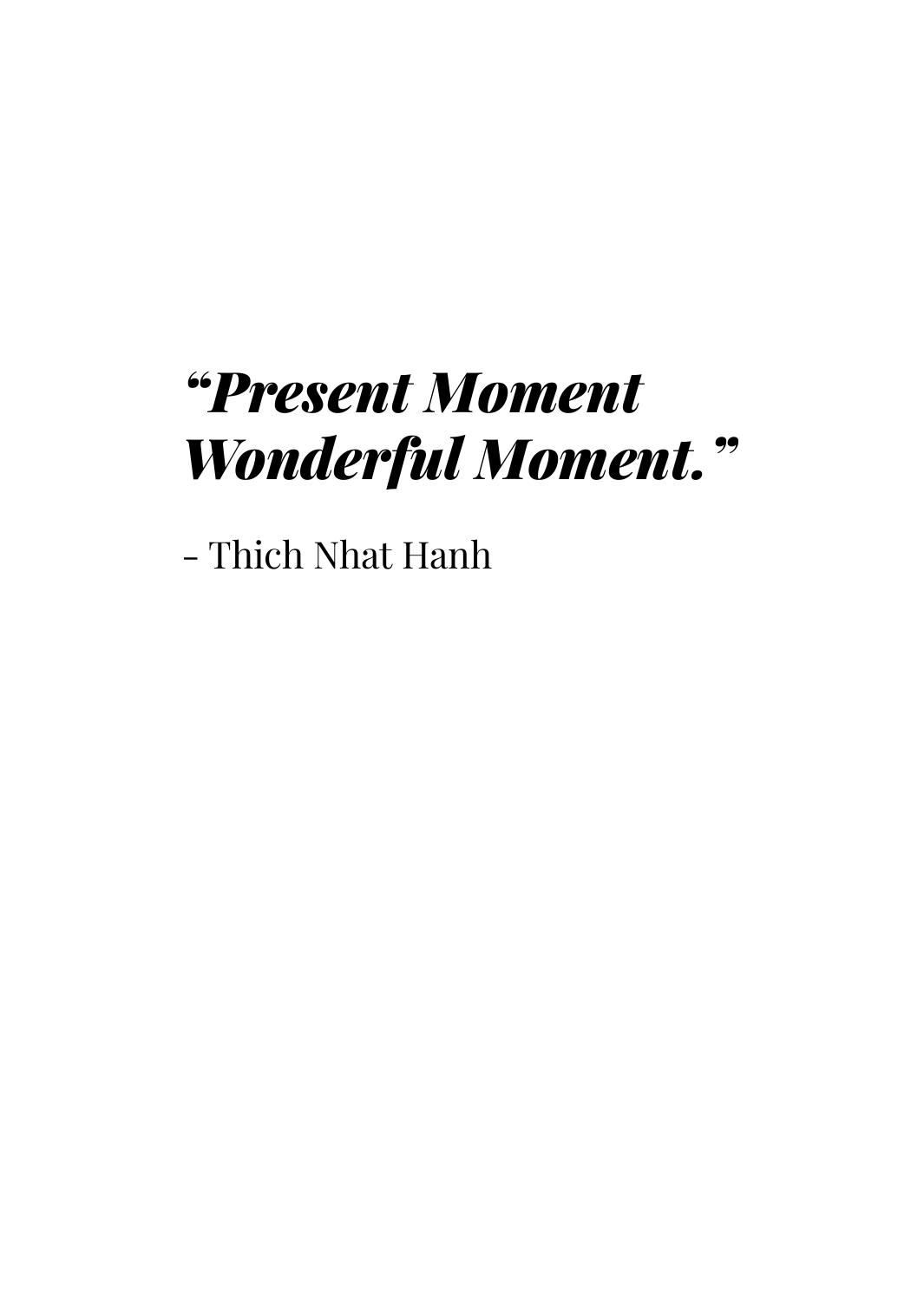In Patrick Rhone's mega-hype *Some Thoughts About Writing*, a book that calls out the excuses we use to avoid doing what we love, he opens with a Kurt Vonnegut quote: "Your only real motivation should be to feed your soul."

If we're not feeding our soul judgmentfree creativity growing out of all of our art and life experiences, we could ask why we make that art or do that specific thing?

Maybe our art is running or swimming. Something not so directly shared as poetry, music, or painting. Maybe our souls are fed by writing or calling a friend and telling them we love them and how important they are to the crew.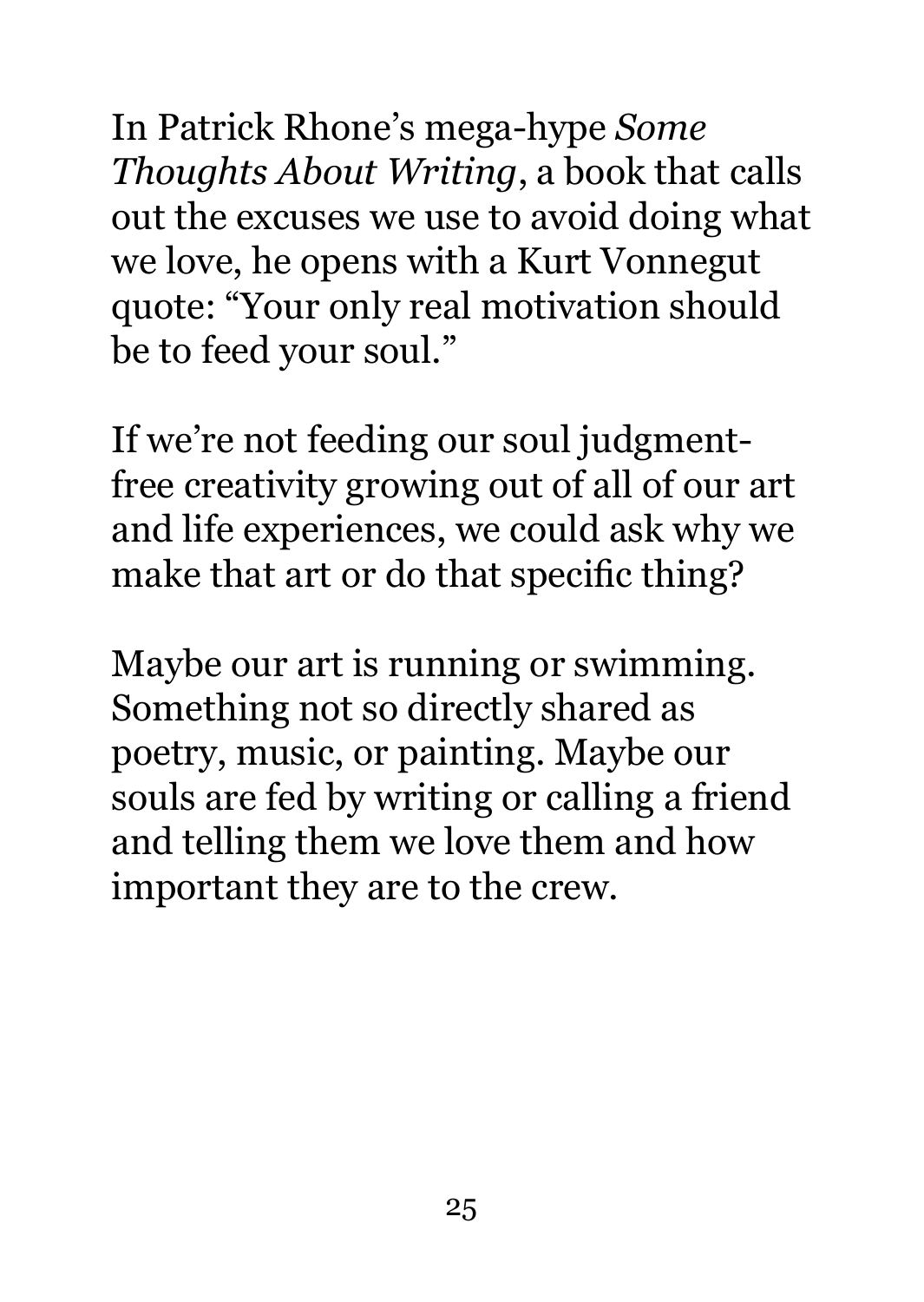I worked at an arthouse theatre for a couple of years and saw hundreds of films. At some point, I stopped thinking of them as good or bad. Slamming popcorn and RC Cola while witnessing someone's art and giving an off-the-cuff review started to feel like undeserved judgment. I played with what happened when I left space where I'd typically overanalyze and critique. It was hella awkward, but started to open up something new in my mind.

I started applying this to other art in my life. Interacting with it more or less based on how much I was drawn to it. Letting action be the analysis. Opening up to work I was halfway about from artists I love and expected something different from (when what they created was something different). I started to sense artists creating and sharing work judgment-free.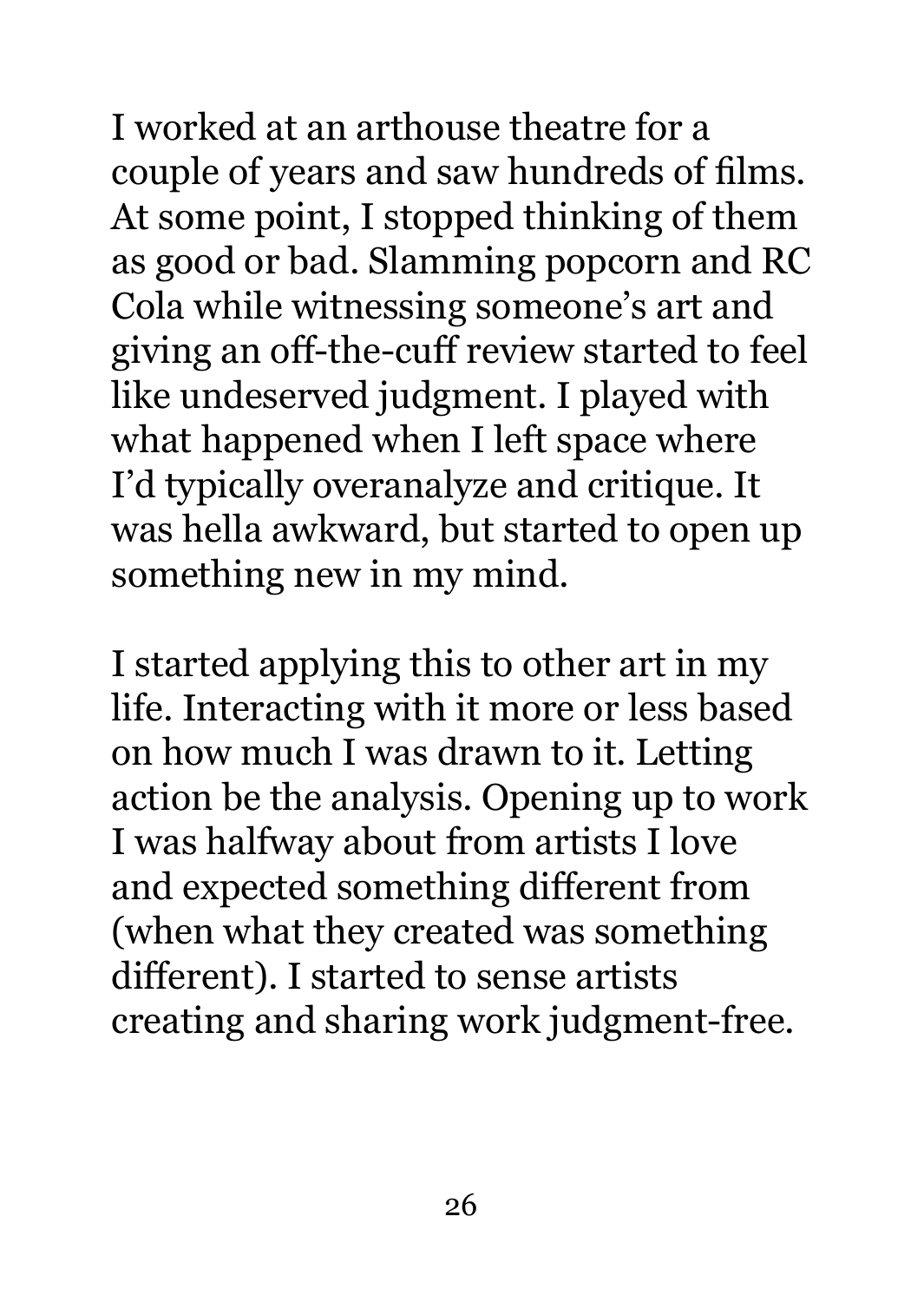Working on being less judgmental of other artists' work helped me stop overthinking my own.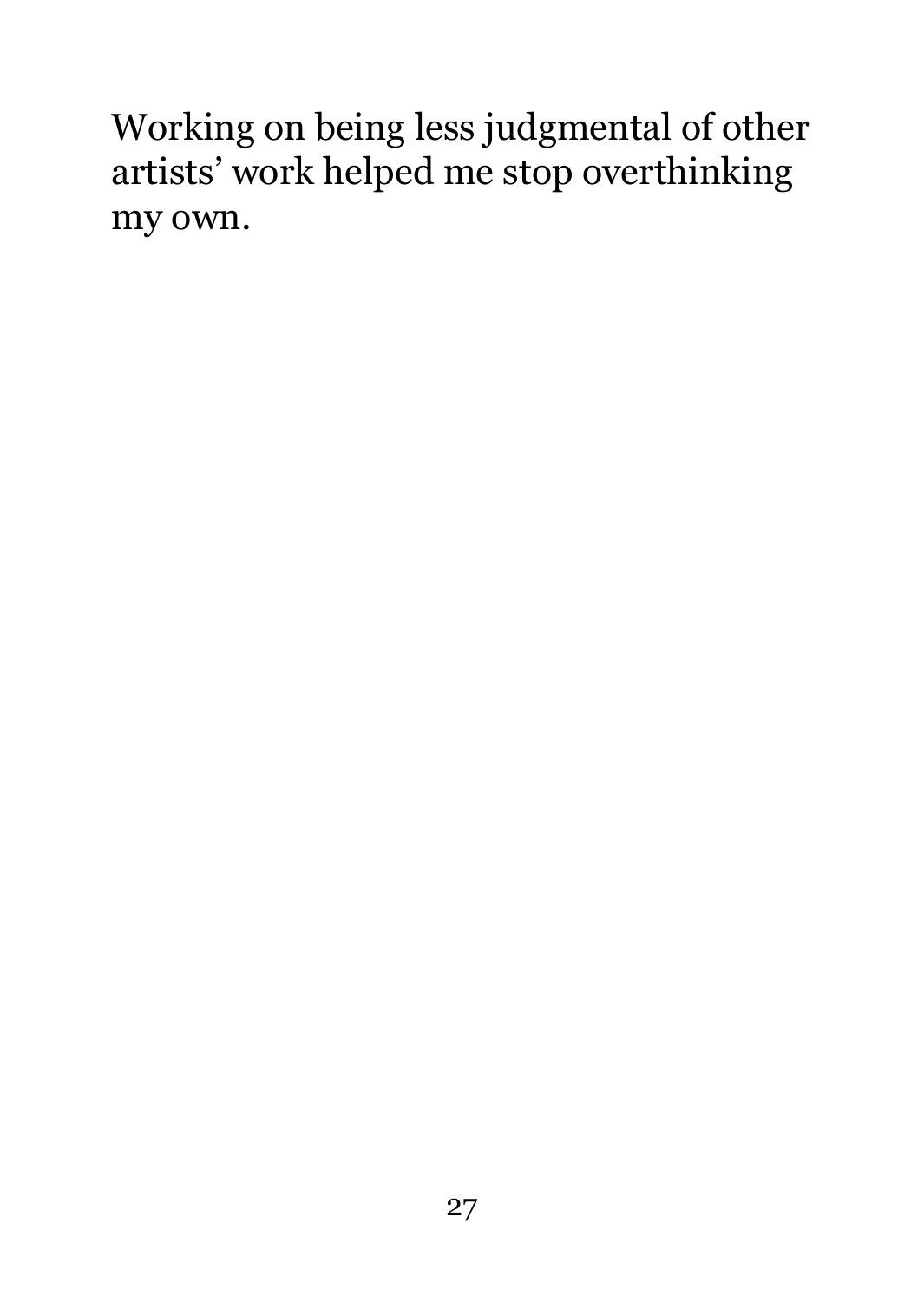## *"Pray working."*

- Octavia E. Butler (care of adrienne maree brown)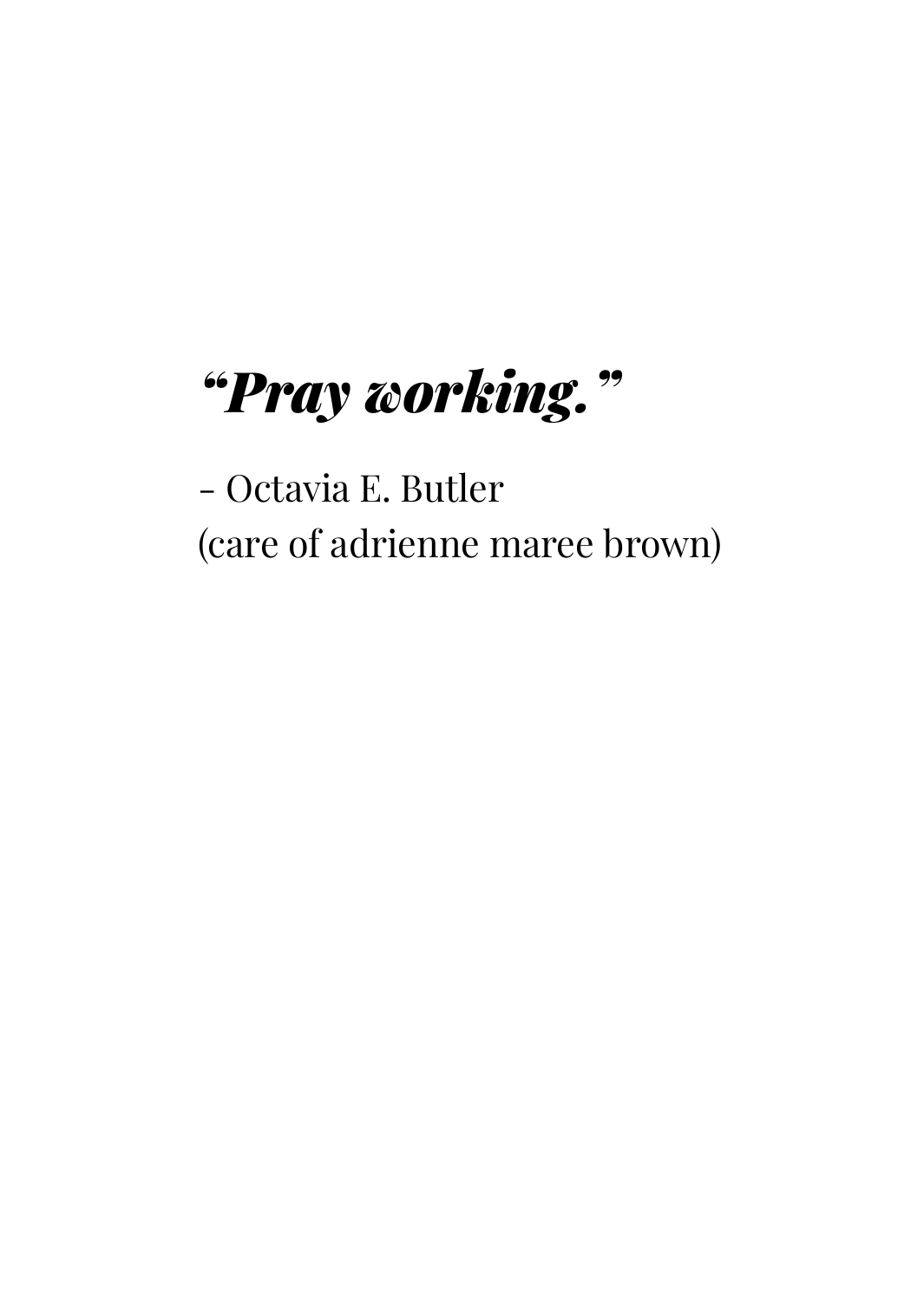Years ago my friend Barzan told me to write JUST MAKE STUFF on a sticky note and hang it up in my studio. Just create, judgment-free. We've either put in the practice or not, and it doesn't matter either way. Creating is open to everyone, even though we're told only a select few have the gift or permission to do it.

We can make stuff without thinking about how we'll share it. Or we can make stuff for a specific thing. It still doesn't matter! We get to choose if our work is shared, and either way, the crew benefits from you doing you. Our version of getting seen or heard, of success—which Julia Cameron defines as "Joy" on episode #484 of *The James Altucher Show*—is personal.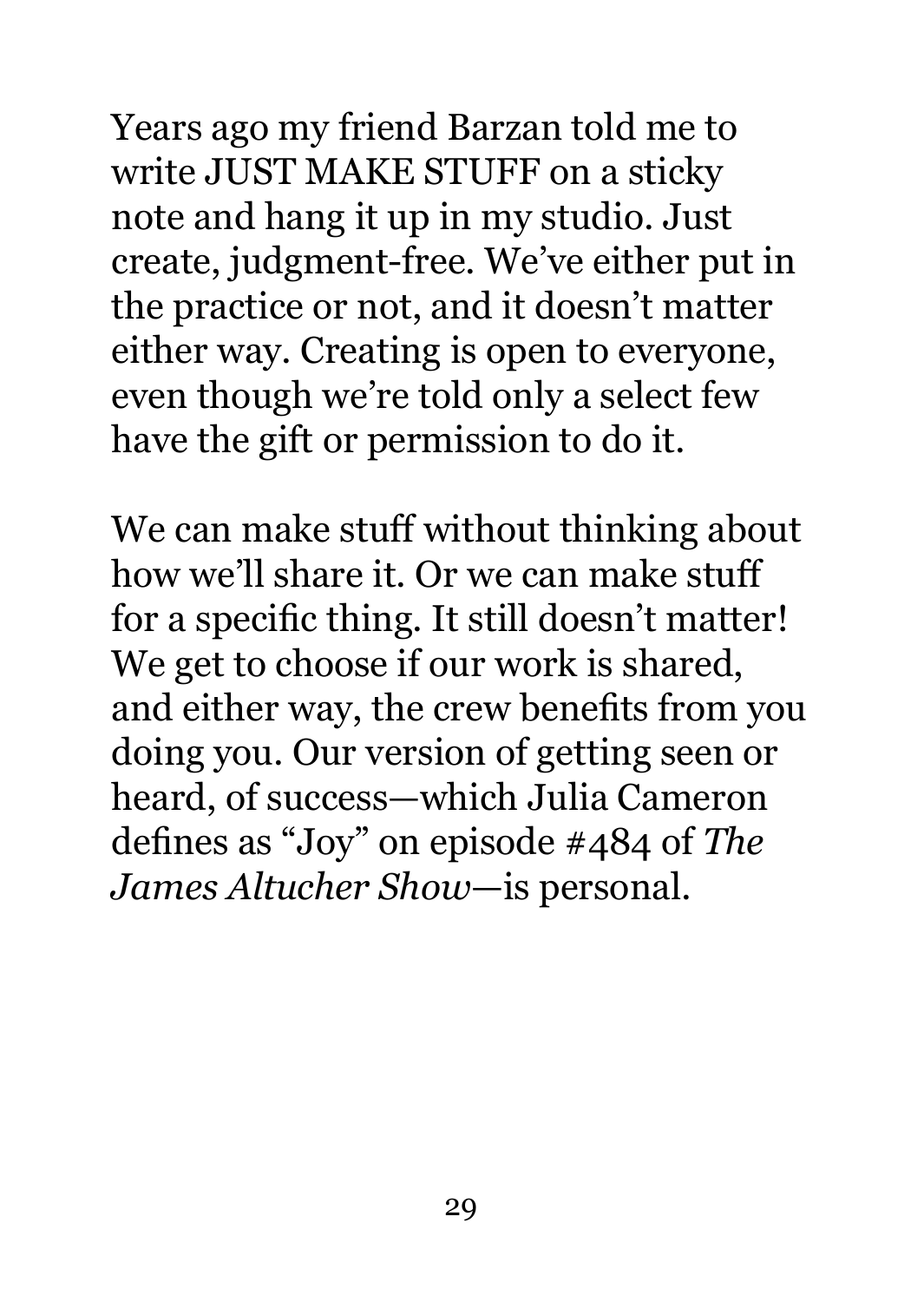Please apply this to your life if the art and community you create is more complicated than writing songs, or painting. Maybe your contribution is crushing it at work while being the most fun person in the room. *HYPE* can be just doing that and finding your joy there too.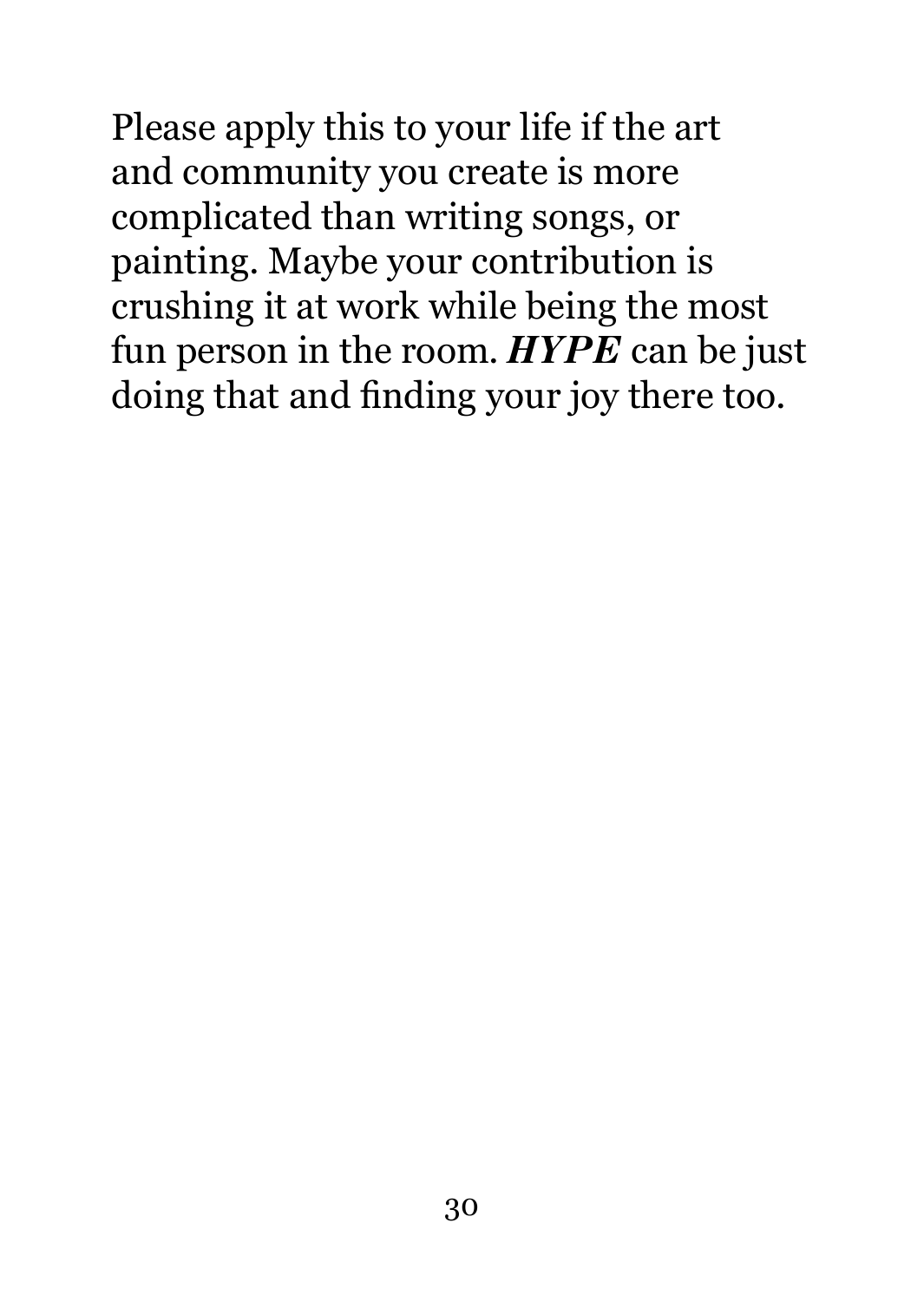My friend Greg is brilliant with illustration, music, and graphic design. The big question for him was what he should focus on.

His search led him to an artist consultant with a studio down the hall from his. Saving him the time and money of her services, she cut right to it. Telling him to do what comes naturally and feels right, she told him to DO WHAT'S EASY.

When we're over-analyzing what we create or how we live at levels of unattainable perfection or undue judgment, we're missing out on so much dope work and living. It's easy to get stuck in this stress of what we're *not doing* when all we need to do is put in the time to create or run or write or cook or whatever feels most like honoring ourselves today.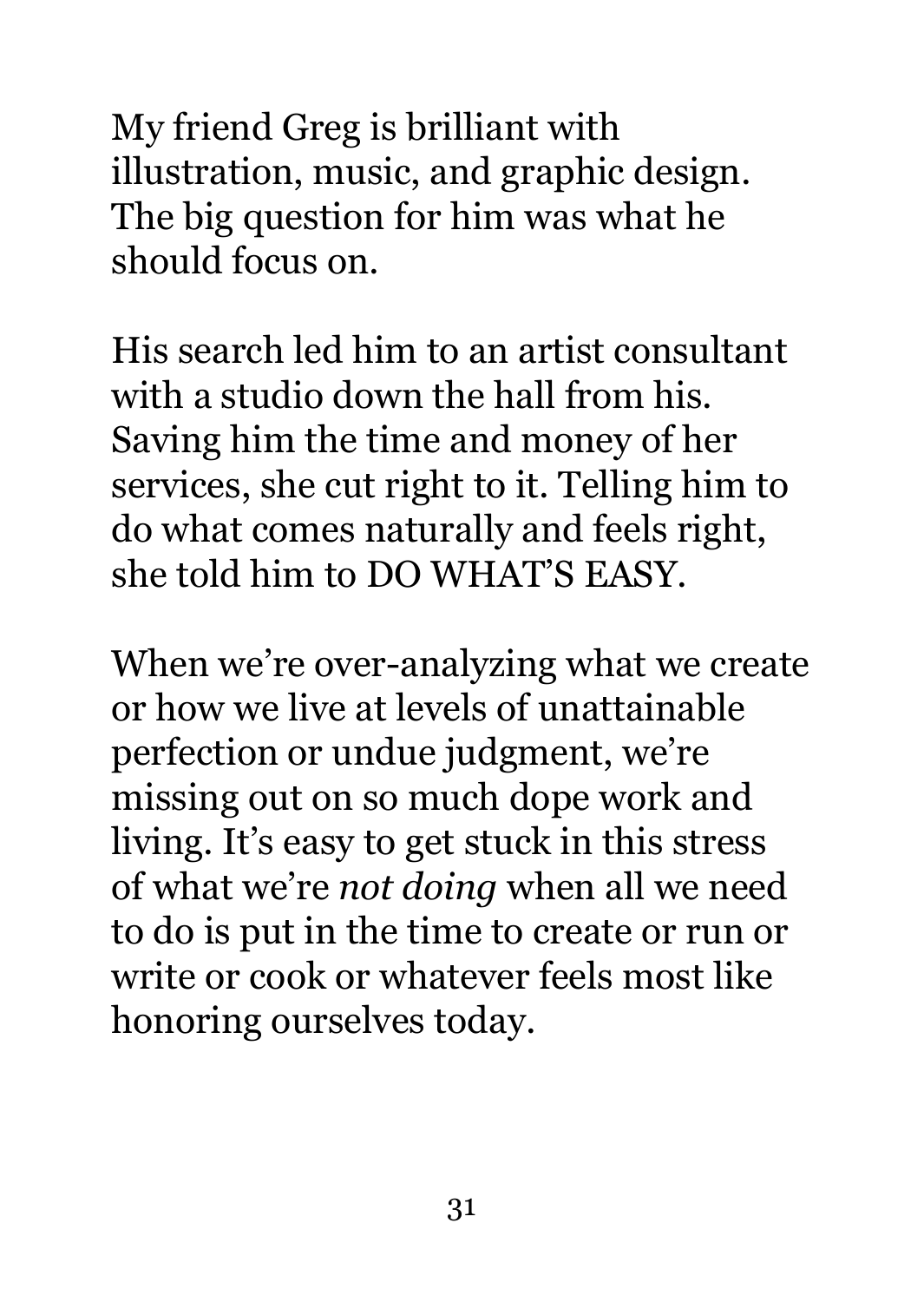We can pay attention to what feels easiest—what's naturally jumping out and feel good and accomplished doing whatever that is for us in this moment.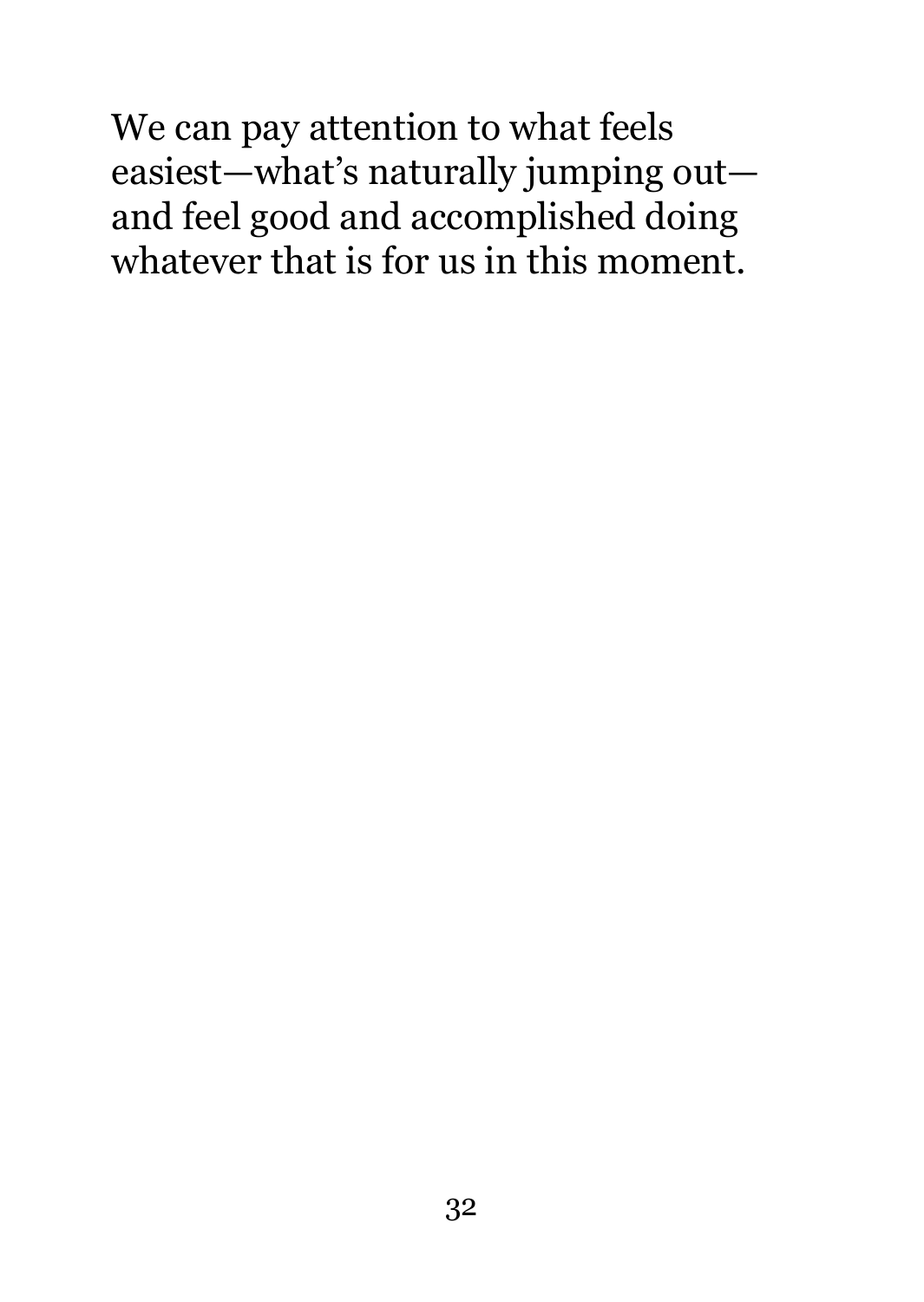My boss and mentor Frances is a living example of getting shit done and moving on. She was the first to introduce me to the mantra, "Perfection is the enemy of the good." She recognizes most successful people aren't thinking about the obstacles others are trying to make perfect. Her work is prolific, and openly imperfect.

In the practice of *HYPE*, this can mean being less hard on ourselves, and doing what feels right instead of waiting for some signal in the distance to get started. Same goes for finishing something we've been working on for a long time—finally calling it complete. Hard to think of a better example for me than this book.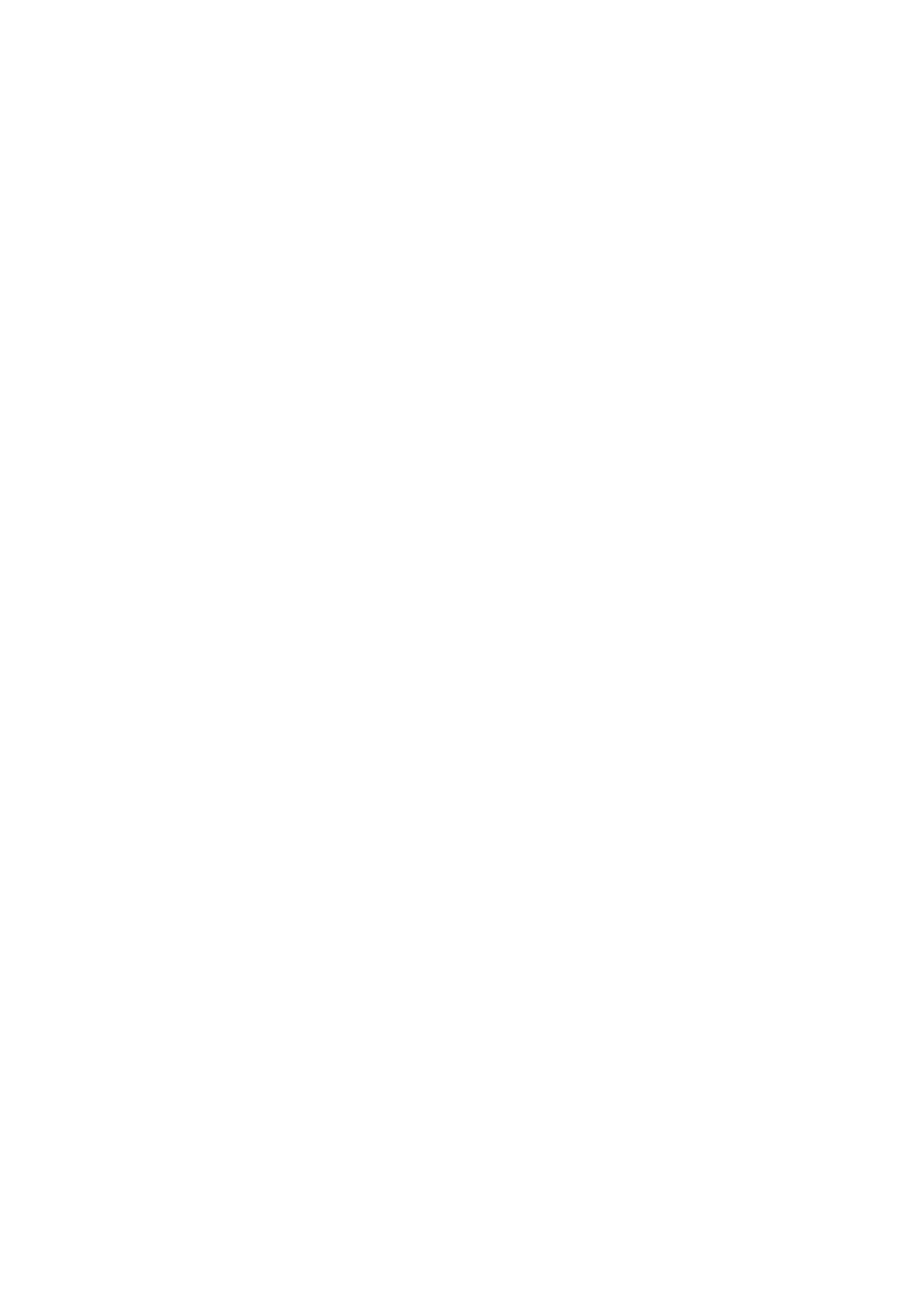*HYPE* is practicing staying in our moments of feeling ourselves. When we're having awesome days, we can acknowledge them to work on staying in these spaces of self-love.

Reflection is usually saved for less-cool situations, but allowing ourselves to give credit to the times we're living our 100% Fun-Pro-Life helps take the megaphone back from the negative, putting it in front of **HYPE** where it belongs. (HPR)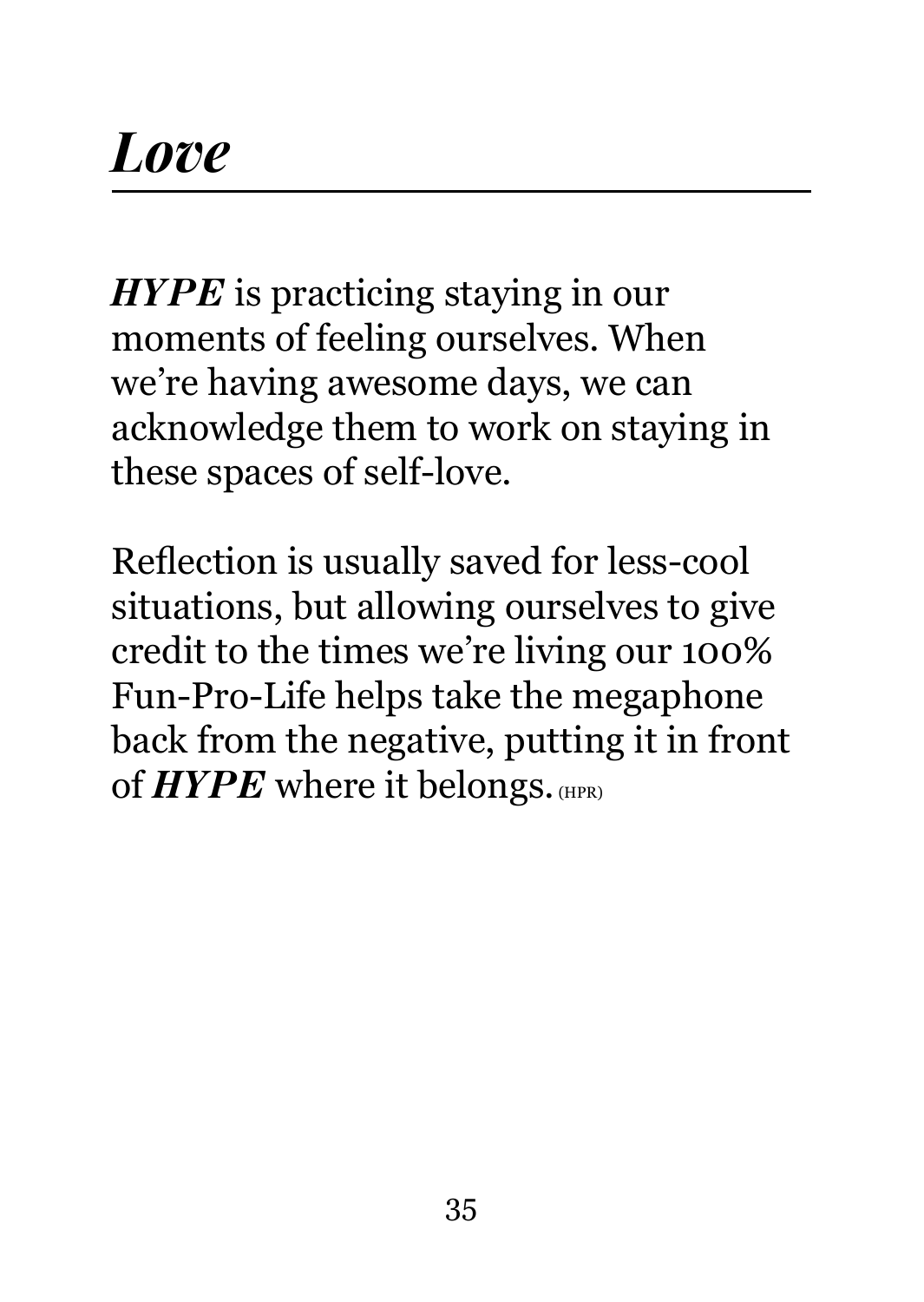# *"Love, not judgment, sows the seeds of tranquility and change."*

- Danna Faulds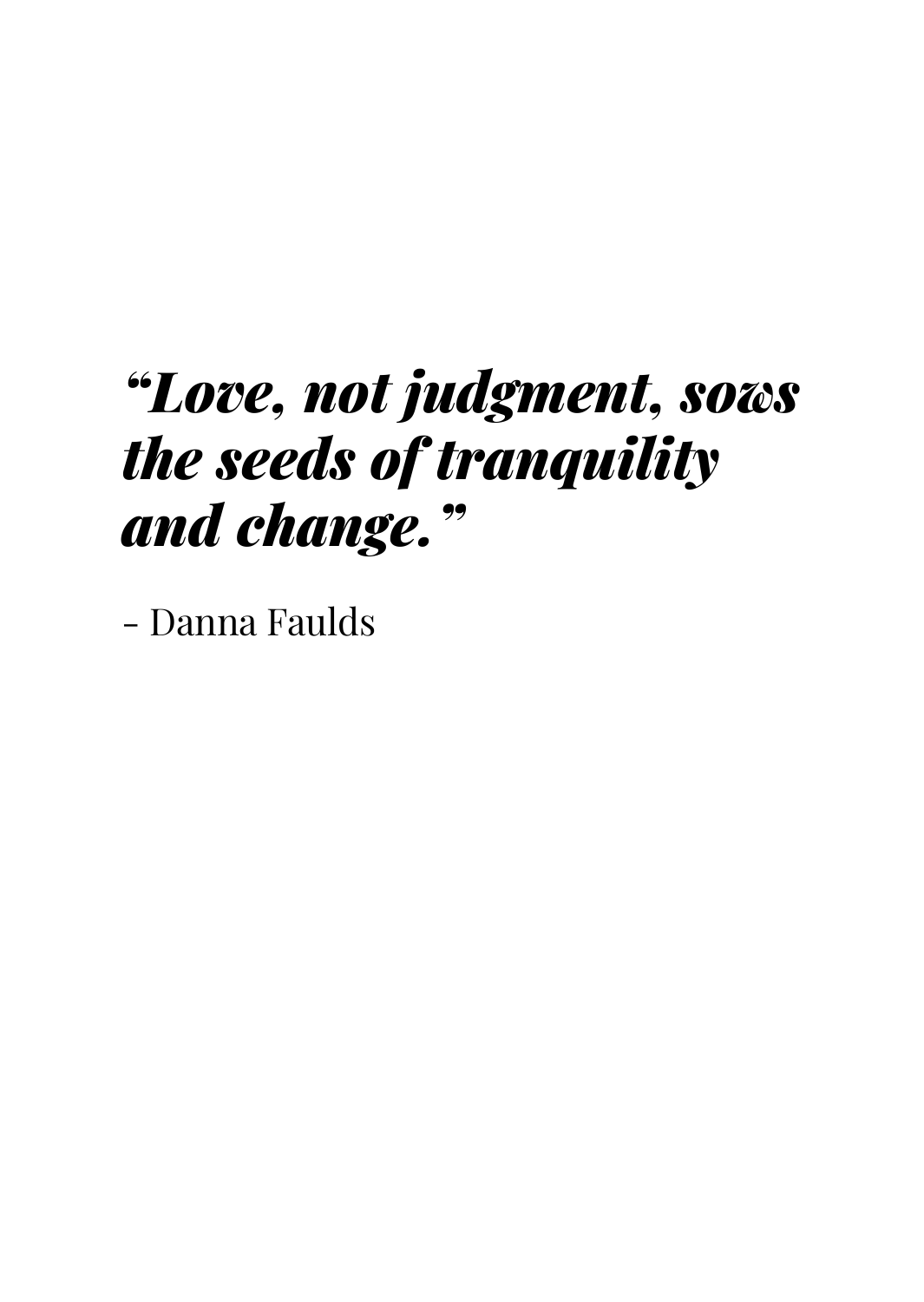We can hang out, be open, hustle, seek, learn, take care of our body and mind, challenge ourselves, rest, love, and listen and where we land will be so incredible and 100% us it would be impossible to sit here and dream it up.

Cruising forward with the combination of our experiences big and small happening all day every day. Opening up to new perspectives leading us to rad places we didn't know existed but were moving towards the whole time. We're like a pinball, bouncing off this to land in that, occasionally falling through cracks and always looking for new and unexpected routes.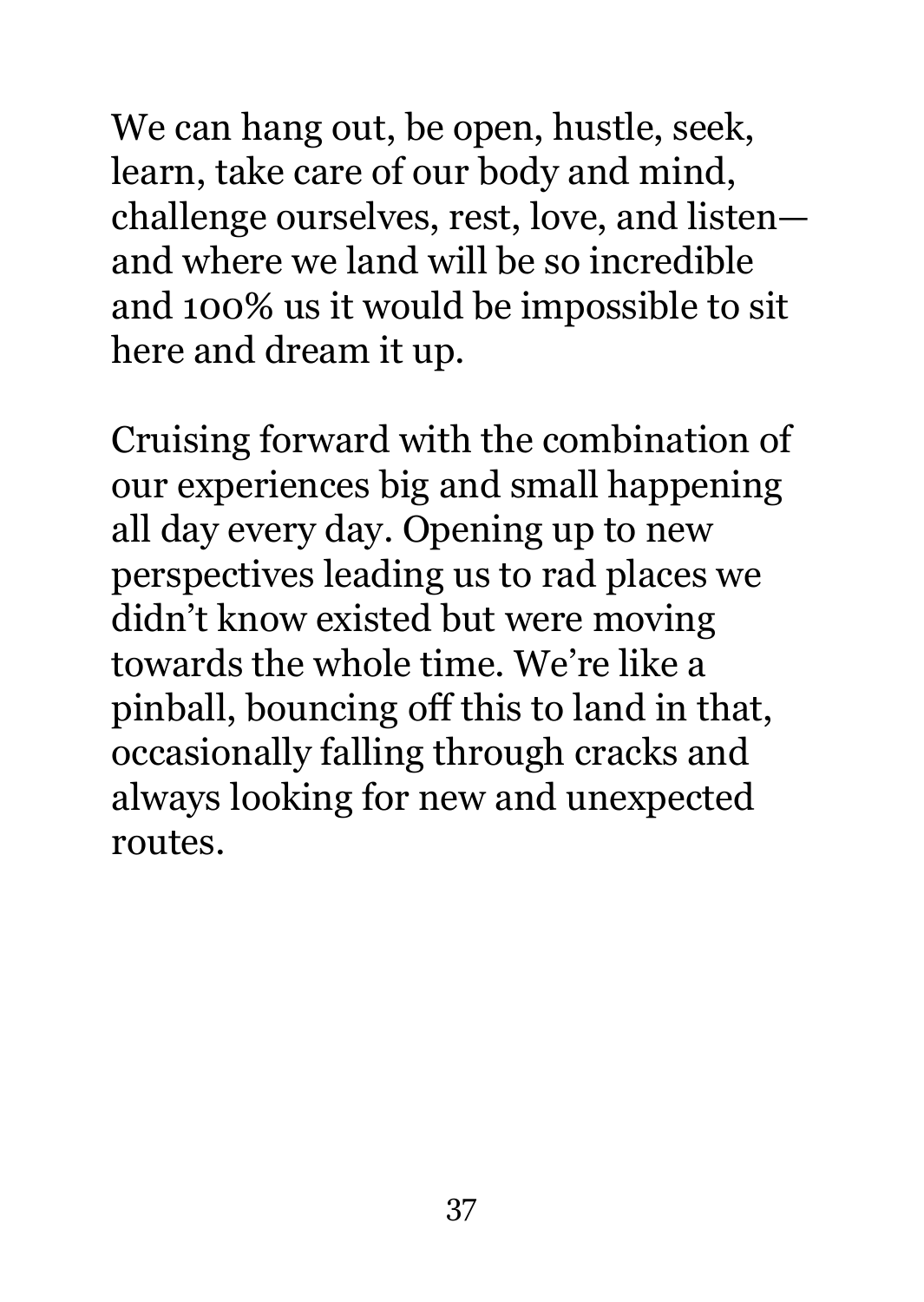*HYPE* is honoring our path. It's repping the work of those who raised us and the crew who raised us again. It's our gift to ourselves and the world. It's how we'll be the most polite and contagious Fun Professionals. The folks out there prioritizing joy even when times are tough.

*HYPE* isn't second-guessing or questioning our experience, but living it. It's a cycle that feeds itself more joy.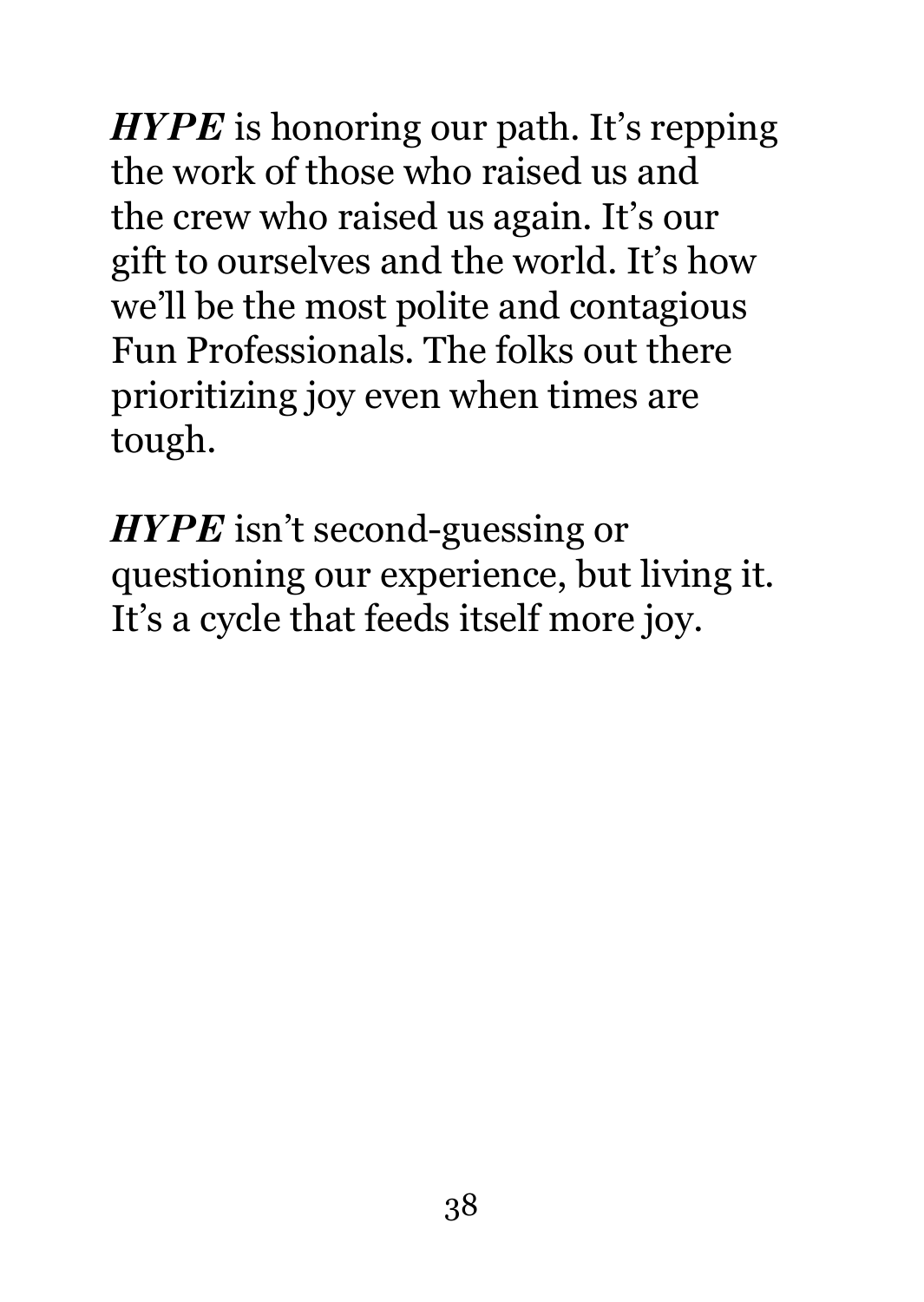To love in *HYPE* is removing expectations for ourselves, each other, and our environment. Just sharing space with crew. Being, existing, and finding the subtle power from inside these spaces. Listening closely and witnessing the magic.

Here love is action.

Seeing someone we love living to their utmost is really the best, and we get to provide this inspiration and support for our crew every day.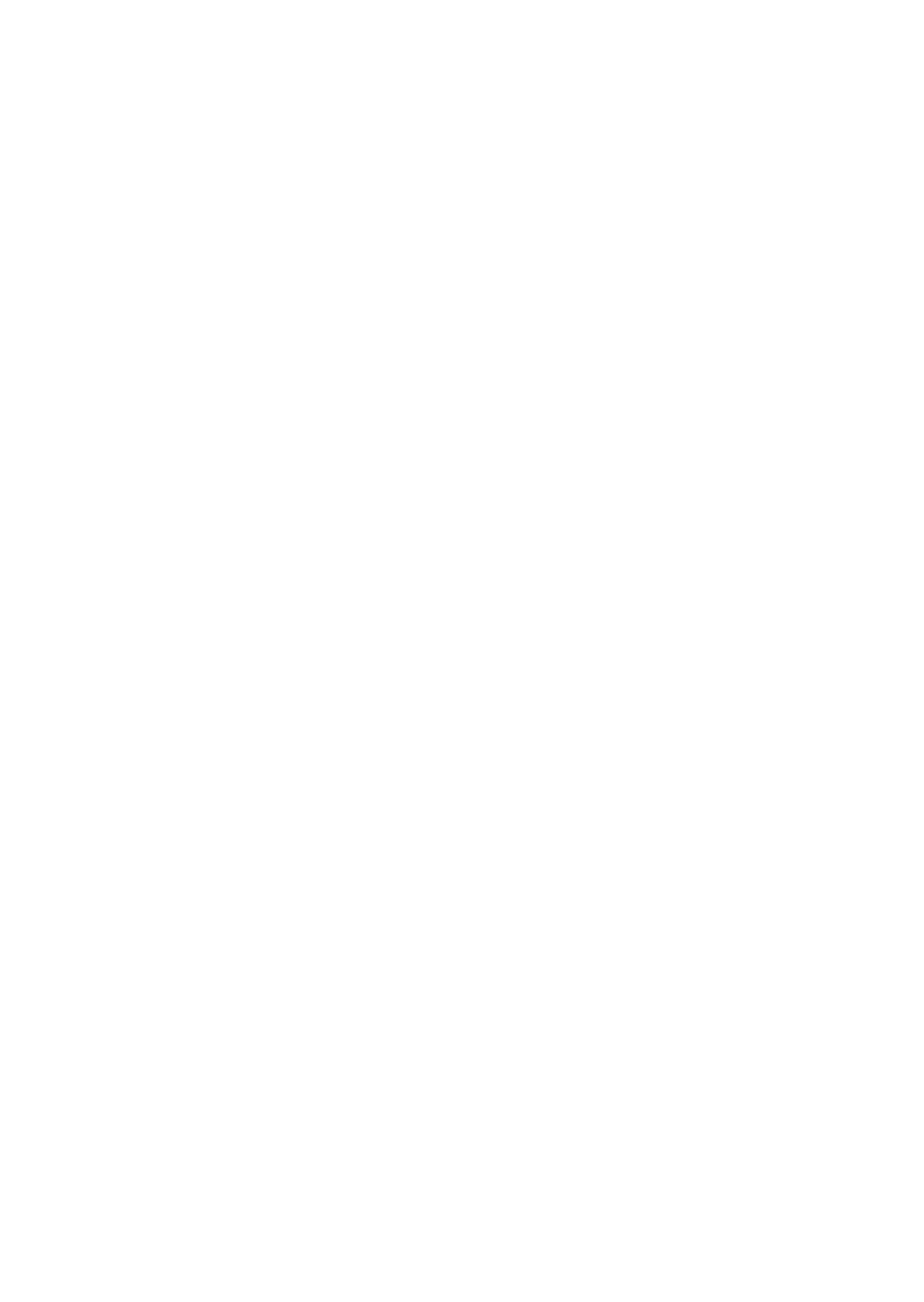*HYPE* is "Following your heart and paying attention," life-changing advice from my Buddha-mom Susan. It's being awake and acting with love.

This came up when she and I were talking about self-employment and taking the leaps you need to be successful, and the same goes for ditching wackness and making room for our contributions to the world.

It's letting go and experiencing everything in front of us. Fear, love, stress, joy... opening up to all of these feelings as tools to reflect and grow.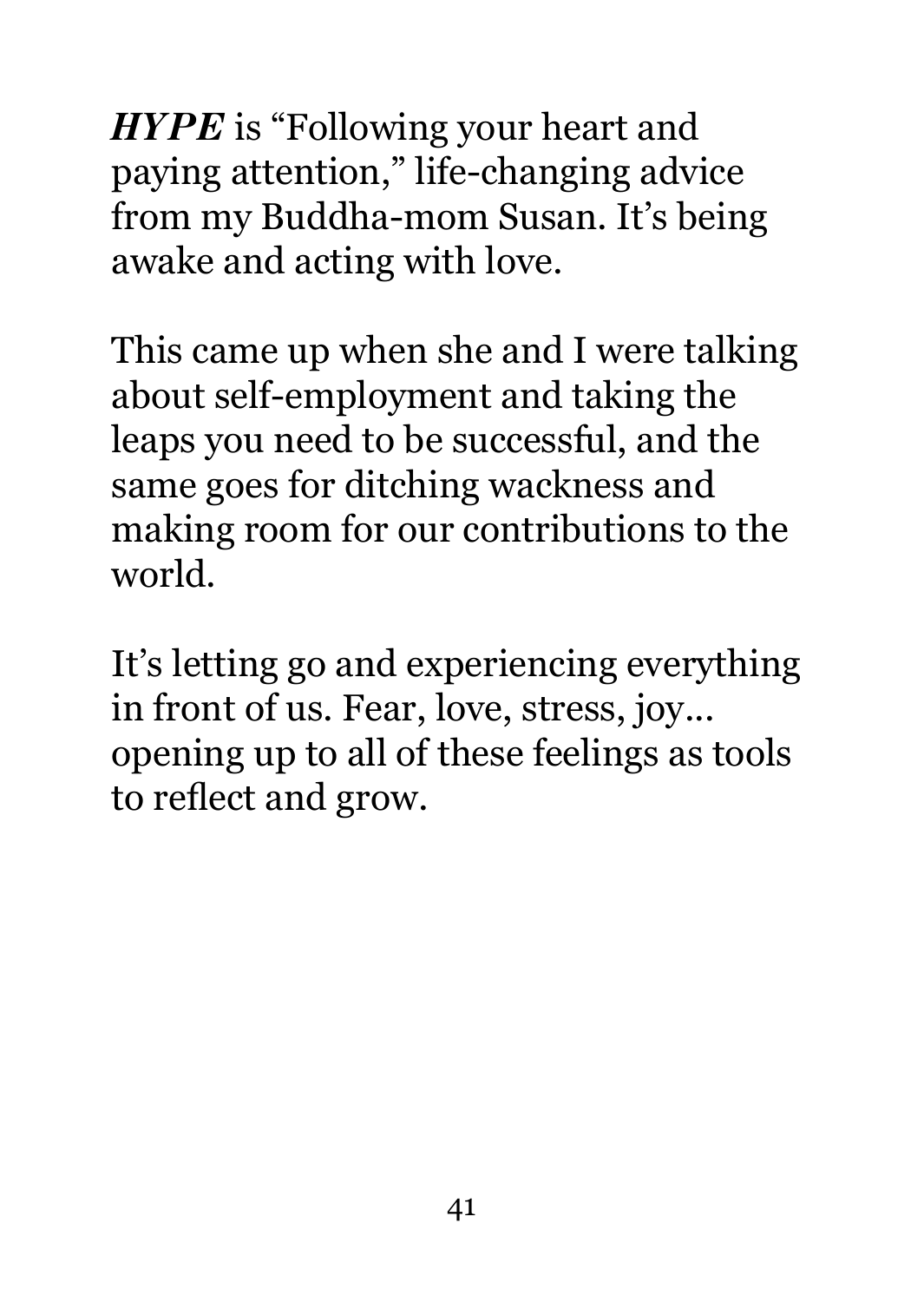*HYPE* is always there waiting for us to realize there's nothing in our way. Our rad vibes belong outside, not trapped within.

Let the love and new ideas and art see the light and be shared. What happens to them will happen to them, and we'll always be able to dream up more.

There isn't such a thing as finishing learning this stuff. We're constantly opening up to reminders on our path—noticing signs to be more us and recognizing when the inner-hater is throwing shade. *HYPE* is letting these thoughts come and go while knowing what's true in our hearts beyond them.

**CREW!**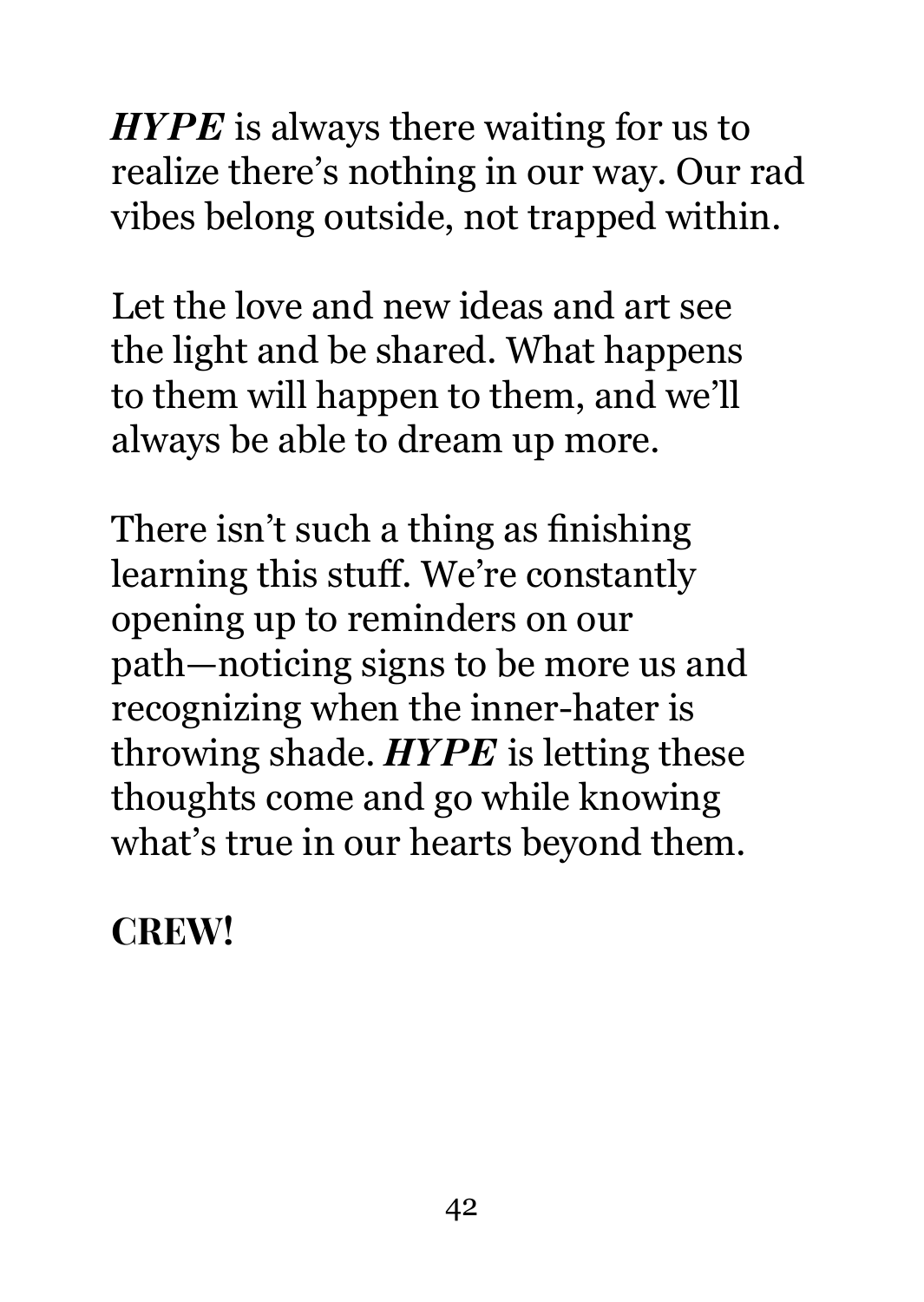# *"Life is pure adventure, and the sooner we realize that, the quicker we will be able to treat life as art."*

- Maya Angelou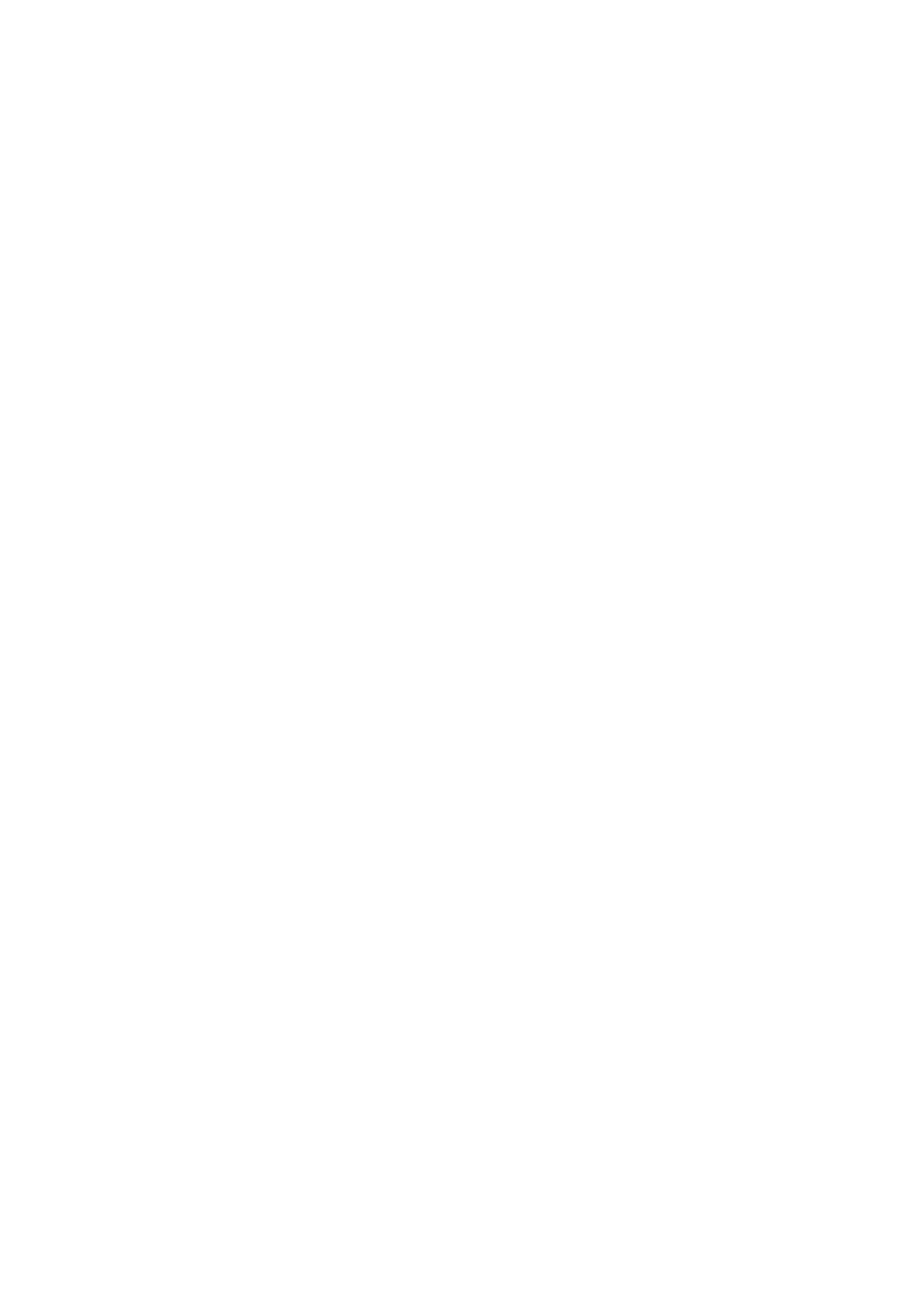## *Thank you*

Abigail for the sweet lil gold notebook that started this project, your super-smart feedback, and the forever-hype you share every day.

Shraddha for sharing *Self-Observation Without Judgment* by Danna Faulds, which inspired the initial essays that became this book.

Charles for being a friend down to meet up on a whim to talk about this project in a park, and for your honest feedback and advice.

Leah for taking the time to ask me what I was talking about and challenging me to be a better writer.

Matt for sharing your creative powers and time to take this project from doc to book.

BIPOC artists. Your creativity existing beyond the harsh environments white folks like me create and benefit from.

All my artist mirrors and creW listening, reading, and sharing.

This book wouldn't exist if I hadn't read Thich Nhat Hanh, Patrick Rhone, James Altucher, and Julia Cameron.